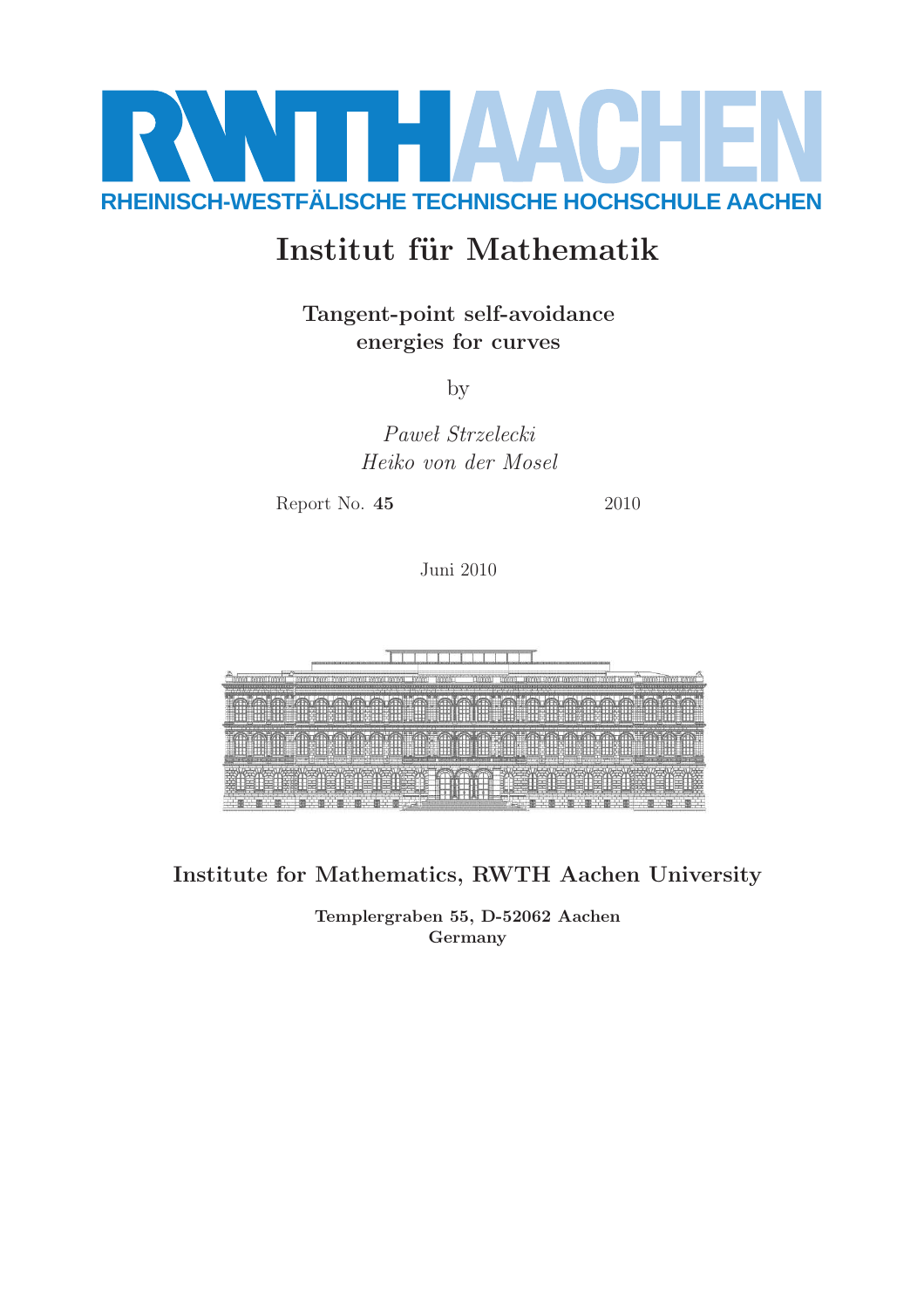# Tangent-point self-avoidance energies for curves

Paweł Strzelecki<sup>∗</sup> , Heiko von der Mosel∗∗

June 25, 2010

#### Abstract

We study a two-point self-avoidance energy  $\mathscr{E}_q$  which is defined for all rectifiable curves in  $\mathbb{R}^n$  as the double integral along the curve of  $1/r^q$ . Here *r* stands for the radius of the (smallest) circle that is tangent to the curve at one point and passes through another point on the curve, with obvious natural modifications of this definition in the exceptional, non-generic cases. It turns out that finiteness of  $\mathcal{E}_q(\gamma)$  for  $q \geq 2$  guarantees that  $\gamma$  has no self-intersections or triple junctions and therefore must be homeomorphic to the unit circle  $\mathbb{S}^1$  or to a closed interval *I*. For  $q > 2$ the energy  $\mathscr{E}_q$  evaluated on curves in  $\mathbb{R}^3$  turns out to be a knot energy separating different knot types by infinite energy barriers and bounding the number of knot types below a given energy value. We also establish an explicit upper bound on the Hausdorff-distance of two curves in  $\mathbb{R}^3$ with finite  $\mathscr{E}_q$ -energy that guarantees that these curves are ambient isotopic. This bound depends only on *q* and the energy values of the curves. Moreover, for all *q* that are larger than the critical exponent  $q_{\text{crit}} = 2$ , the arclength parametrization of  $\gamma$  is of class  $C^{1,1-2/q}$ , with Hölder norm of the unit tangent depending only on *q*, the length of  $\gamma$ , and the local energy. The exponent  $1-2/q$ is optimal.

Mathematics Subject Classification (2000): 28A75, 49Q10, 53A04, 57M25

## 1 Introduction

Imagine a space craft travelling with constant speed along an unknown and possibly quite irregular closed path Γ in an unexplored territory of the universe. After some time *L* > 0 the loop is completed at least once, and the only data the astronauts can measure at time *t* are the ratios of the squared distance from any previous position  $\Gamma(s)$ , to the distance of the current line of direction  $\ell(t)$  from that previous position  $\Gamma(s)$ , i.e., the quotients

<span id="page-1-0"></span>
$$
2r(\Gamma(t), \Gamma(s)) := \frac{|\Gamma(t) - \Gamma(s)|^2}{\text{dist}(\ell(t), \Gamma(s))} \in [0, \infty] \quad \text{for } s < t.
$$
 (1.1)

What can the astronauts say about their path of travel? In other words, how much information about a closed curve of finite length in Euclidean space is encoded in the relative tangent-point data [\(1.1\)](#page-1-0)? The answer is: If the astronauts obtain a finite integral mean of some inverse power of all these data (after time 2*L*) they can extract essential topological information as well as explicit smoothness properties of their path of travel!

<sup>∗</sup>PS and his research is partially supported by the Polish Ministry of Science and Higher Education grant no. N N201 397737 (years 2009-2012).

<sup>∗∗</sup>HvdM is partially supported by the DFG grant Mo966/4-1.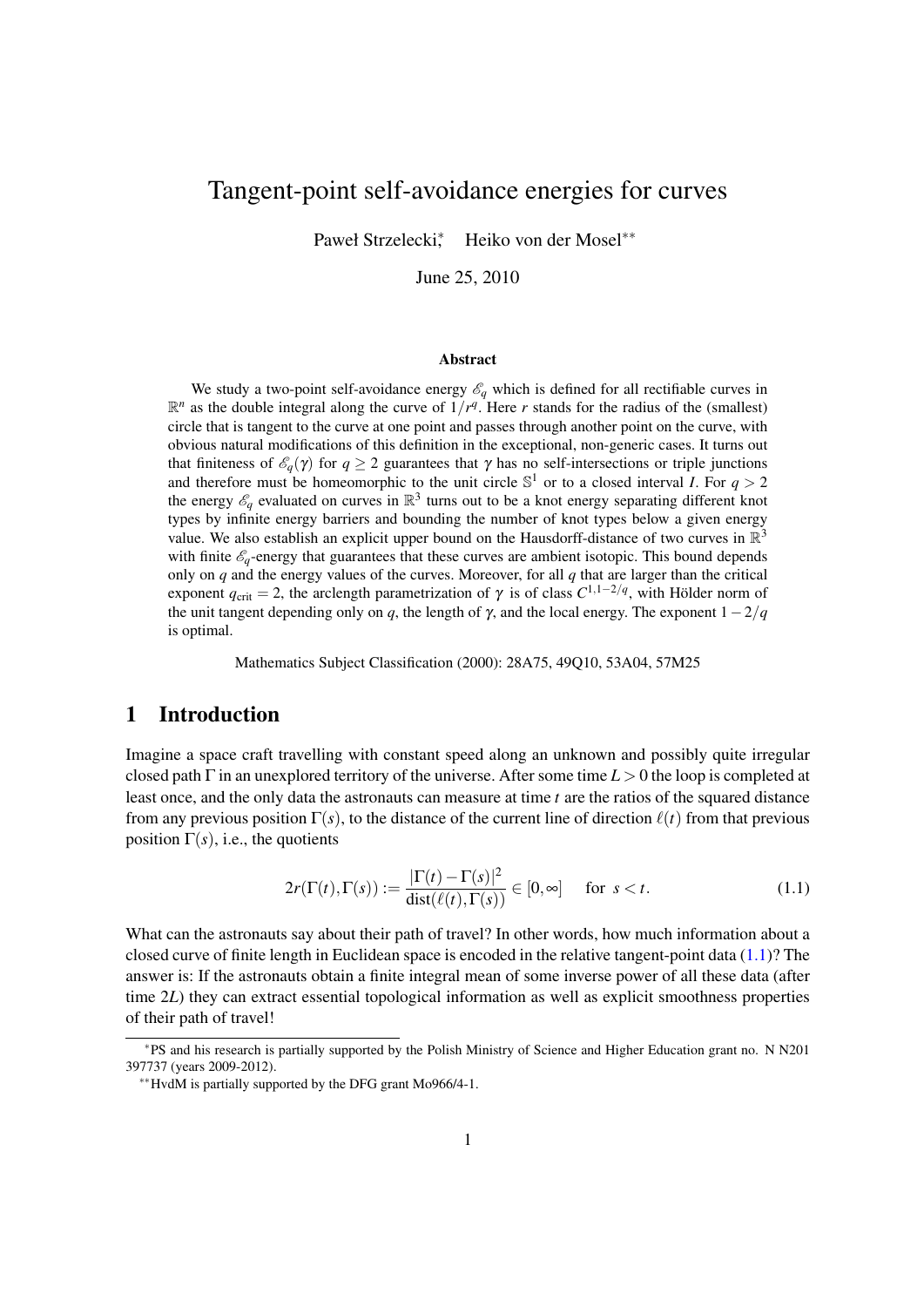<span id="page-2-1"></span>To make this precise we assume from now on that the path  $\Gamma \subset \mathbb{R}^n$  is a rectifiable curve of finite length, parametrized by arclength on the circle  $S_L \cong \mathbb{R}/(L\mathbb{Z})$  of perimeter *L*. Hence,  $\Gamma$  is a (not necessarily injective) Lipschitz continuous mapping with  $|\Gamma'| = 1$  a.e. on  $S_L$ . Geometrically, the tangentpoint function

$$
r(\Gamma(t),\Gamma(s)) = \frac{|\Gamma(t) - \Gamma(s)|^2}{2 \operatorname{dist}(\ell(t),\Gamma(s))} = \frac{|\Gamma(t) - \Gamma(s)|}{2 \sin \varphi(\Gamma'(t),\Gamma(s) - \Gamma(t))},
$$

involving the tangent line  $\ell(t) := \{\Gamma(t) + \mu \Gamma'(t) : \mu \in \mathbb{R}\}\$  and defined for all  $s \in S_L$  and almost all  $t \in S_L$ , determines the radius of the unique circle that is tangent to  $\Gamma$  at the position  $\Gamma(t)$  and passes through  $\Gamma(s)$ . (This radius is set to be zero if  $\Gamma(t) = \Gamma(s)$ , and is infinite if the vector  $\Gamma(s) - \Gamma(t) \neq 0$ is parallel to the tangent  $\Gamma'(t)$ ).

The only assumption in the result indicated above is finiteness of the *tangent-point potential*

$$
\mathcal{E}_q(\Gamma) := \int_0^L \int_0^L \frac{dsdt}{r^q(\Gamma(t), \Gamma(s))} \quad \text{for some } q \ge 2.
$$
 (1.2)

<span id="page-2-0"></span>**Theorem 1.1** (Finite energy path is a manifold). *If*  $\mathcal{E}_q(\Gamma) < \infty$  *for some q*  $\geq 2$  *then the image*  $\Gamma(S_L)$  *is* a one-dimensional topological manifold (possibly with boundary), embedded in  $\mathbb{R}^n$ .

In particular, the image curve has no self-intersections, although there is no chance to deduce injectivity of the arclength parametrization  $\Gamma$  itself, since the integrand depends only on the image  $\Gamma(S_L)$ . Take, for example, a *k*-times covered circle of length  $L/k$ , for which the integrand is constant,  $r(\Gamma(t), \Gamma(s)) \equiv r_0$  for all  $s, t \in S_L$ , so that the energy amounts to

$$
\mathcal{E}_q(k\text{-times covered circle}) = \frac{L^2}{r_0^q} = k^2 \int_0^{L/k} \int_0^{L/k} \frac{dsdt}{r_0^q} = k^2 \mathcal{E}_q(\text{once-covered circle}) < \infty.
$$

So the space craft's course cannot be too wild, since it traces a one-dimensional manifold without any non-tangential self-crossings. But without further input the astronauts have no clue of how often they have completed that course. Moreover, in case their path forms a manifold with boundary, say, a circular arc, there would be an abrupt (and for the crew probably quite noticeable) change of direction at the endpoints of that arc. Mathematically, one can easily reparametrize the manifold to obtain a new injective arclength parametrization, which translates to the additional information that the spacecraft does not pass by any previous position at all,  $\Gamma(t) \neq \Gamma(s)$  for all  $t \neq s$ , which we will assume from now on.

In light of Theorem [1.1](#page-2-0) the tangent-point potential  $\mathscr{E}_q$  evaluated on closed curves in  $\mathbb{R}^3$  may serve as a valid *knot energy* as suggested by Gonzalez and Maddocks in [\[12,](#page-23-0) Section 6], that is, as a functional separating different knot types by infinite energy barriers. It was shown by Sullivan [\[26,](#page-23-1) Prop. 2.2] that for  $q > 2$  the energy  $\mathscr{E}_q$  blows up on a sequence of smooth knots converging smoothly to a smooth curve with self-crossings. (His proof uses the Taylor formula up to order two for the converging curves, and a uniform bound for the remainders.) As a consequence of our analysis we generalize this result to continuous curves replacing smooth convergence by uniform convergence (see Proposition [5.1\)](#page-12-0). Thus  $\mathscr{E}_q$  for  $q > 2$  is indeed *self-repulsive* or *charge*, and hence a knot energy according to the definition given by O'Hara [\[16,](#page-23-2) Def. 1.1], which provides an affirmative answer to an open question posed in [\[16,](#page-23-2) Problem 8.1]. It also turns out that  $\mathscr{E}_q$  is *strong* for  $q > 2$ : among all continuous closed curves  $\gamma$  of fixed length *L* and  $\mathcal{E}_q(\gamma) < E$  there are only finitely many knot types, see Proposition [5.2.](#page-13-0) This gives a partial answer to a conjecture expressed by Sullivan in [\[26,](#page-23-1) p. 184] (leaving open the case  $q = 2$ , and we do not consider links with more than one component). Both these knot-theoretic results are based on a priori  $C^{1,\alpha}$ -estimates for curves of finite  $\mathscr{E}_q$ -energy, discussed in more detail later on.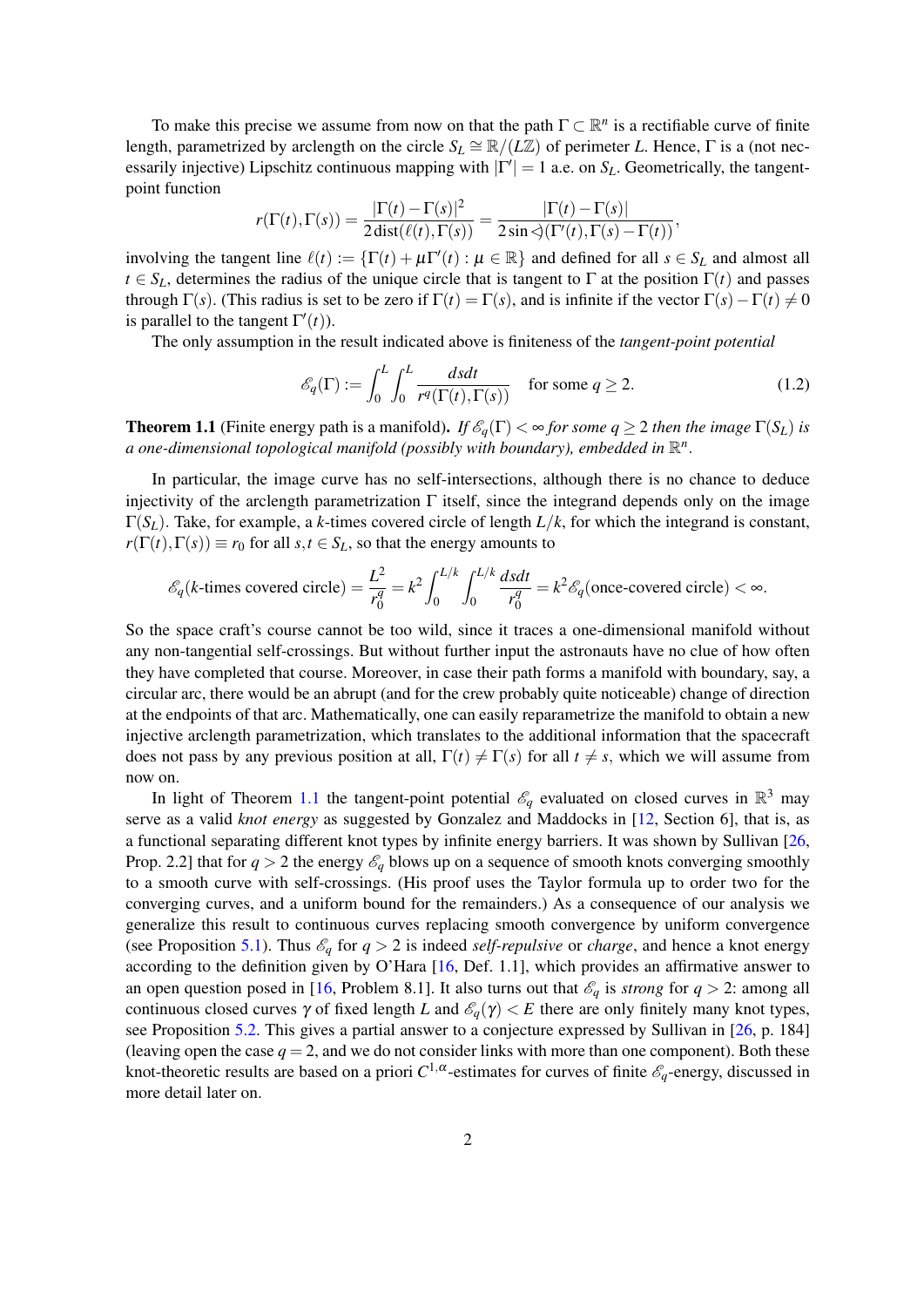<span id="page-3-4"></span>We will show in addition that two curves, whose Hausdorff-distance is bounded above by an explicit small constant depending only on the energy values, are in fact in the same knot class. A qualitative version of such an isotopy result is well-known in the smooth category; see e.g. [\[14,](#page-23-3) Chapter 8], or [\[2\]](#page-22-0). Here, however, we have explicit quantitative bounds. Notice also that Hausdorff-distance alone, no matter how small, does not suffice to separate knot classes;<sup>[1](#page-3-0)</sup> bounded  $\mathscr{E}_q$ -energy is crucial here.

<span id="page-3-1"></span>**Theorem 1.2** (Isotopy). *For any q > 2 there is an explicit constant*  $\delta(q)$  > 0 *depending only on q such that any two closed rectifiable curves with injective arclength parametrizations* Γ1, Γ2*, with finite* E*q-energy, are ambient isotopic if their Hausdorff-distance is less than*

$$
\delta(q) \max \{ \mathscr{E}_q(\Gamma_1), \mathscr{E}_q(\Gamma_2) \}^{-\frac{1}{q-2}}.
$$

Our proof of Theorem [1.2](#page-3-1) follows closely the arguments of Marta Szumańska who proved in her Ph.D. thesis a similar result [\[27,](#page-23-4) Chapter 5] for a related three-point potential, the *integral Menger curvature*

<span id="page-3-2"></span>
$$
\mathcal{M}_p(\Gamma) := \int_0^L \int_0^L \int_0^L \frac{ds dt d\sigma}{R^p(\Gamma(s), \Gamma(t), \Gamma(\sigma))}, \quad p > 3,
$$
\n(1.3)

where  $R(x, y, z)$  denotes the circumcircle radius of three points  $x, y, z$  in Euclidean space. Essentially one reduces the isotopy question to that between polygons inscribed in  $\Gamma_1$  and  $\Gamma_2$ , whose edge lengths are solely controlled in terms of the energy. For polygonal knots a similar result is contained in the work of Millet, Piatek, and Rawdon  $[15,$  Theorem 4.2], where instead of  $(1.3)$ , the polygonal thickness of the polygons together with their edge length determines the smallness condition on the Hausdorff distance that guarantees isotopy of two polygonal knots. For general curves, thickness was defined by Gonzalez and Maddocks in [\[12\]](#page-23-0) as the smallest possible circumcircle radius  $R(\cdot, \cdot, \cdot)$  when evaluated on all triples of distinct curve points. This concept of thickness was used as a tool in variational applications involving curves and elastic rods subject to various topological constraints; see e.g. [\[13\]](#page-23-6), [\[6\]](#page-22-1), [\[18\]](#page-23-7)–[\[20\]](#page-23-8), [\[10\]](#page-22-2), [\[11\]](#page-23-9), and has been studied numerically, [\[7\]](#page-22-3), [\[8\]](#page-22-4), [\[1\]](#page-22-5).

The inverse of thickness of a curve  $\Gamma$  can be obtained as limits  $\mathcal{M}_p^{1/p}(\Gamma)$  for  $p \to \infty$ , or  $\mathcal{E}_q^{1/q}(\Gamma)$ for  $q \rightarrow \infty$ . In our papers [\[23,](#page-23-10) [21,](#page-23-11) [22\]](#page-23-12) we have studied regularizing, self-avoidance and compactness effects of several integral energies, including  $\mathcal{M}_p$ , which involve, vaguely speaking, various bounds for  $1/R$  understood as a function of three variables, including bounds in  $L^p$ , in  $L^p(X_1, L^{\infty}(X_2))$  where  $X_1 = S_L$  and  $X_2 = S_L \times S_L$  (or vice versa), and in spaces that resemble the classic Morrey spaces  $L^{p,\lambda}$ . In each case we were able to detect similar phenomena: there is a certain limiting exponent for which an appropriate functional is scale invariant, and above this exponent three sorts of effects take place. First, curves with finite energy have no self-intersections. Second, these energies serve well as knot energies allowing for valuable compactness results for equibounded families of loops in fixed isotopy classes, which is due to the third, the regularizing effect: Curves with finite energy are more regular than initially assumed.

For the present tangent-point potential  $\mathcal{E}_q$  we obtain the following regularity theorem, which shows that the astronauts would not experience any sudden change of direction during their travel.

<span id="page-3-3"></span>**Theorem 1.3** (Regularity). *If q > 2 and the arclength parametrization*  $\Gamma: S_L \to \mathbb{R}^n$  *is chosen to be injective, then* Γ *is continuously differentiable with a Holder continuous tangent, i.e., ¨* Γ *is of class*

<span id="page-3-0"></span><sup>&</sup>lt;sup>1</sup>Consider for example two different torus knots on the surface of a very thin rotational torus; for the classification of torus knots see e.g. Burde and Zieschang [\[5,](#page-22-6) Chapter 3.E].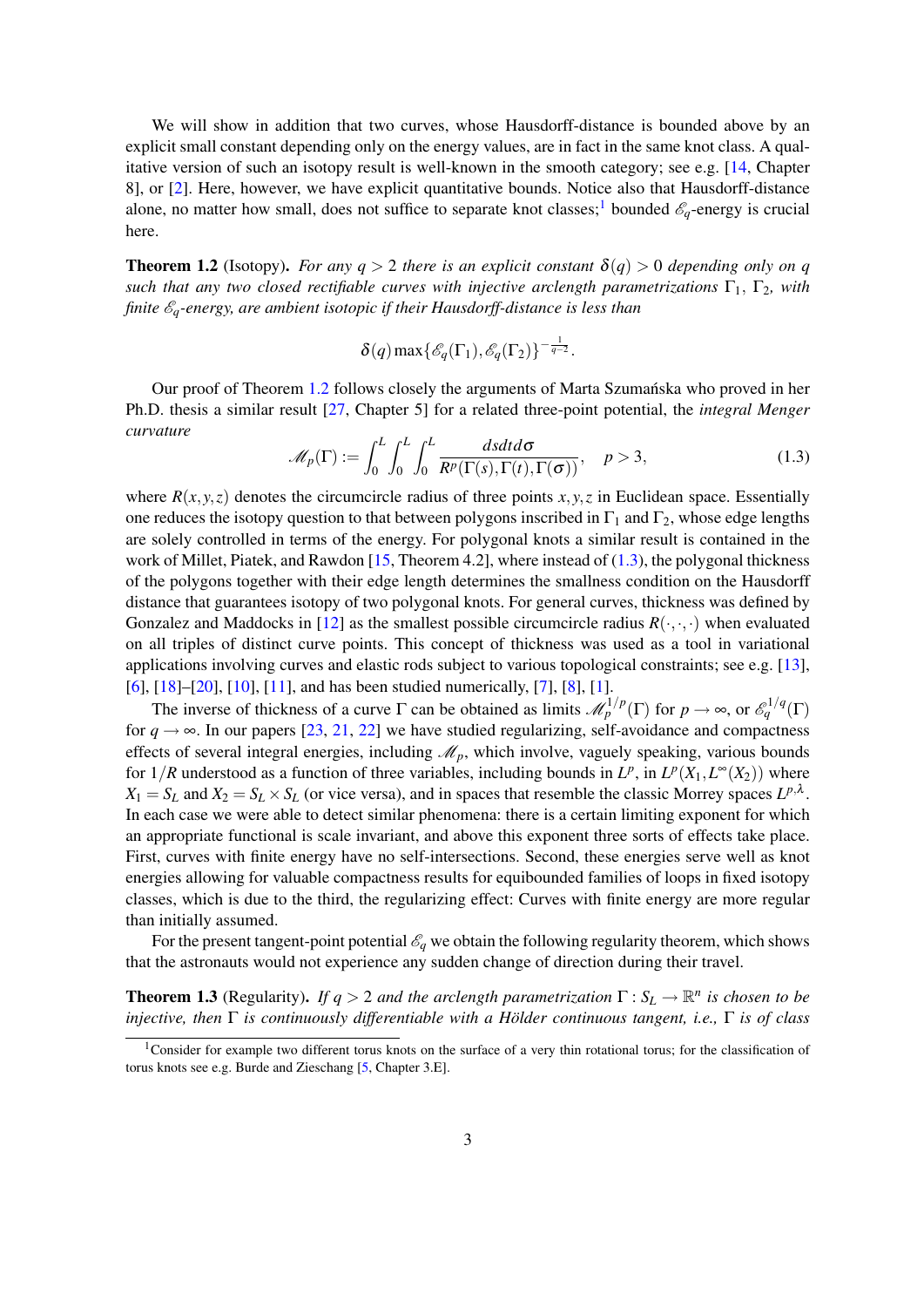<span id="page-4-3"></span>*C* 1,1−(2/*q*) . *More precisely, for each q* > 2 *there exist two constants* δ(*q*) > 0 *and c*(*q*) < ∞ *depending only on q such that each injective arclength parametrization*  $\Gamma$  *with*  $\mathscr{E}_q(\Gamma) < \infty$  *satisfies* 

<span id="page-4-0"></span>
$$
|\Gamma'(u) - \Gamma'(v)| \le c(q) \left( \int_u^v \int_u^v \frac{ds \, dt}{r(\Gamma(s), \Gamma(t))^{q}} \right)^{1/q} |u - v|^{1 - 2/q} \tag{1.4}
$$

*for all u*,  $v \in S_L$  *with*  $|u - v| \le \min\left(\delta(q)\mathscr{E}_q(\Gamma)^{-1/(q-2)}, \frac{1}{2}\right)$  $\frac{1}{2}$  diam  $\gamma$ ).

The exponent  $q = 2$  is a limiting one here. It is relatively easy to use scaling arguments and check that  $\mathscr{E}_q(\Gamma) = \infty$  for each  $q \geq 2$  when  $\Gamma$  parametrizes a closed polygonal curve, but polygons have finite energy for all  $q < 2$ . The resulting Hölder exponent  $1 - 2/q$  is reminiscent of the classic Sobolev imbedding theorem in the supercritical case: the domain of integration is two-dimensional, and the integrand is related to curvature. For  $C^2$ -curves the behaviour of  $1/r$  close to the diagonal of  $S_L \times S_L$  (where  $1/r$  might blow up for curves with low regularity) encodes some information about curvature, i.e. about second derivatives of the arclength parametrization Γ. The point is that we need no information about the existence of  $\Gamma''$  in order to prove Theorem [1.3.](#page-3-3) A priori, we deal with curves that are rectifiable only, and even the existence of  $\Gamma'$  at all parameters cannot be taken for granted.

Note that inequality [\(1.4\)](#page-4-0) is qualitatively optimal: for curves of class  $C^{1,1}$  the integrand  $1/r$  is bounded, and [\(1.4\)](#page-4-0) yields then  $|\Gamma'(u) - \Gamma'(v)| \lesssim |u - v| \sup(1/r)$  for *u*, *v* sufficiently close; nothing stronger can be expected as the familiar example of a stadium curve shows. We discuss other examples briefly at the end of Section [6.](#page-19-0)

Before describing the main ideas of the proof and the structure of the paper we would like to mention that while working on generalizations of self-avoidance energies to surfaces in  $\mathbb{R}^3$ , see [\[24\]](#page-23-13), which involved a search for suitable integrands, we have realized that  $\mathscr{E}_q$  is a model energy that might be the easiest one to extend to the fully general case, i.e. to submanifolds of arbitrary dimension and co-dimension [\[25\]](#page-23-14). This was one of the motivations to write the present note: to lay out in a simple, relatively easily tractable case all the arguments that should be applicable in much greater generality.

Theorem [1.1](#page-2-0) is obtained as a corollary of a slightly more general result, see Theorem [1.4](#page-4-1) below. We first prove a technical lemma (see Section [2\)](#page-6-0) which shows how  $\mathscr{E}_q$  can be used to control the behaviour of the so-called P. Jones' β*-numbers*,

$$
\beta_{\gamma}(x,r) := \inf \left\{ \sup_{y \in \gamma \cap B(x,r)} \frac{\text{dist}(y,G)}{r} \quad : \quad G \text{ is a straight line through } x \right\},\tag{1.5}
$$

for small  $r > 0$  and closed balls  $B(x, r)$  of radius *r* with center *x*. It turns out that if  $\mathcal{E}_2(\Gamma) < \infty$  then  $\beta_{\gamma}(x,r) \rightarrow 0$  as  $r \rightarrow 0$  uniformly with respect to *x*, see Lemma [2.3](#page-7-0) and the remark at the end of Section [2.](#page-6-0) And this is the key point to prove that  $\gamma = \Gamma(S_L)$  is a topological manifold, as we have the following.

<span id="page-4-1"></span>**Theorem 1.4.** *If*  $\Gamma: S_L \to \mathbb{R}^n$  *is arclength, and the image*  $\gamma = \Gamma(S_L)$  *satisfies* 

<span id="page-4-2"></span>
$$
\sup_{x \in \gamma} \beta_{\gamma}(x, d) \le \omega(d) \tag{1.6}
$$

*where*  $\omega$ :  $[0,L] \to \mathbb{R}$  *is a continuous nondecreasing function with*  $\omega(0) = 0$ *, then*  $\gamma$  *is a one-dimensional submanifold of*  $\mathbb{R}^n$  (possibly with boundary).

The main idea behind the proof of Theorem [1.4](#page-4-1) is simple: if the result were false, then we could find a point *x* in γ where a *triple junction* occurs; in a small ball *B* centered at *x* we would have (at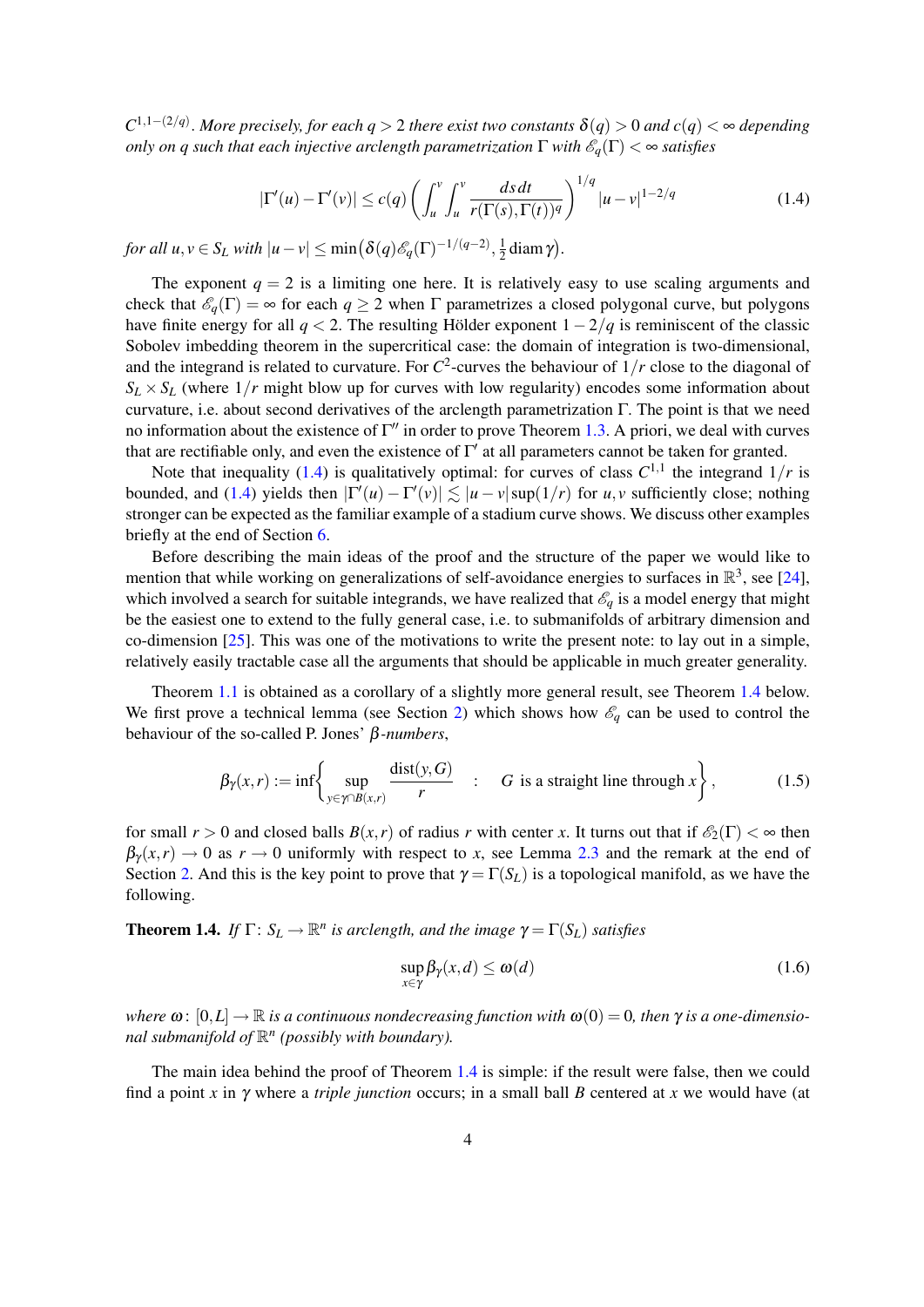<span id="page-5-2"></span>least) three disjoint arcs of  $\gamma$  in a long narrow tube. Two of them would then be very close (i.e., would leave *B* crossing ∂*B* in the same spherical cap at one end of the tube). Observing points of those two arcs, and using  $(1.6)$  on smaller and smaller scales, we are able to obtain a contradiction and eventually show that there could be no triple junction at *x*. For details, see Section [3.](#page-8-0)

By the preliminary results of Section [2,](#page-6-0) if  $\mathscr{E}_q(\Gamma) < \infty$  for some  $q > 2$ , then the control of  $\beta$  numbers is much better than just  $(1.6)$ . Namely,

<span id="page-5-0"></span>
$$
\sup_{x \in \gamma} \beta_{\gamma}(x, r) \lesssim r^{\kappa} \tag{1.7}
$$

for  $\kappa = (q-2)/(q+4) < \lambda = 1-2/q$ ; the constant in [\(1.7\)](#page-5-0) depends on  $\mathscr{E}_q(\Gamma)$ . Applying (1.7) itera-tively, we find in Section [4](#page-10-0) suitably defined cones that contain short arcs of  $\gamma$  and obtain an estimate for their opening angles, proving that  $\Gamma'$  exists everywhere and is of class<sup>[2](#page-5-1)</sup>  $C^{\kappa}$ .

Section [5](#page-12-1) contains the proof of the isotopy result, Theorem [1.2.](#page-3-1) In the last section we show how to bootstrap the initial gain of  $C^{1,\kappa}$ -regularity obtained in Section [4,](#page-10-0) to the optimal regularity  $\Gamma \in$  $C^{1,1-(2/q)}$ , and we will establish [\(1.4\)](#page-4-0). We stress the fact that Inequality (1.4) in Theorem [1.3](#page-3-3) provides a uniform a priori estimate. This can be used in variational applications and to ensure compactness for infinite families of curves with uniformly bounded energy. Some results of that type have been stated in  $[21, 22]$  $[21, 22]$  $[21, 22]$ ; we do not follow that thread here.

Finally, let us say that, at the moment, we have no clue how  $\Gamma'$  behaves in the limiting case  $q = 2$ (we do not even know if it is defined everywhere for curves with finite  $\mathscr{E}_2$ -energy) but we are tempted to think that  $\Gamma'$  has vanishing mean oscillation for  $q = 2$  and that local oscillations of the tangent can be controlled by the local energy of the curve.

#### Notation

We write  $G(x, y)$  to denote the straight line through two distinct points  $x, y \in \mathbb{R}^n$ . If  $x = \Gamma(s), y =$  $\Gamma(t) \in \gamma := \Gamma(S_L) \subset \mathbb{R}^n$ , then, abusing the notation slightly, we write sometimes  $G(s,t)$  instead of  $G(\Gamma(s),\Gamma(t)).$ 

For a closed set *F* in  $\mathbb{R}^n$  we set

$$
U_{\delta}(F) := \{x \in \mathbb{R}^n : \text{ dist}(x, F) < \delta\}, \quad \delta > 0.
$$

In some places, it will be more convenient to work directly with the slabs  $U_{\delta}$  around appropriately selected lines than to deal with the information expressed only in the language of  $\beta$ -numbers. Finally, in Section [4](#page-10-0) we work with cones. For  $x \neq y \in \mathbb{R}^n$  and  $\varepsilon \in (0, \frac{\pi}{2})$  we denote by

$$
C_{\varepsilon}(x; y) := \{ z \in \mathbb{R}^n : \exists t \neq 0 \text{ such that } \triangleleft(t(z - x), y - x) < \frac{\varepsilon}{2} \} \tag{1.8}
$$

the double cone whose vertex is at the point *x*, with cone axis passing through *y*, and with opening angle  $\varepsilon$ . All balls  $B(x, r)$  with radius  $r > 0$  and center  $x \in \mathbb{R}^n$  are closed balls throughout the paper.

<span id="page-5-1"></span> $^2$ Let us remark that for an *m*-dimensional set  $\Sigma\subset\mathbb{R}^n$  that is *Reifenberg flat with vanishing constant* uniform estimates of  $β$ -numbers imply that Σ is a  $C^{1,\kappa}$ -manifold, see David, Kenig and Toro [\[9\]](#page-22-7) and Preiss, Tolsa and Toro [\[17\]](#page-23-15). Here, we have no Reifenberg flatness a priori – in general rectifiable curves do not have to be Reifenberg flat; in fact we prove it by hand, using energy bounds leading to [\(1.7\)](#page-5-0).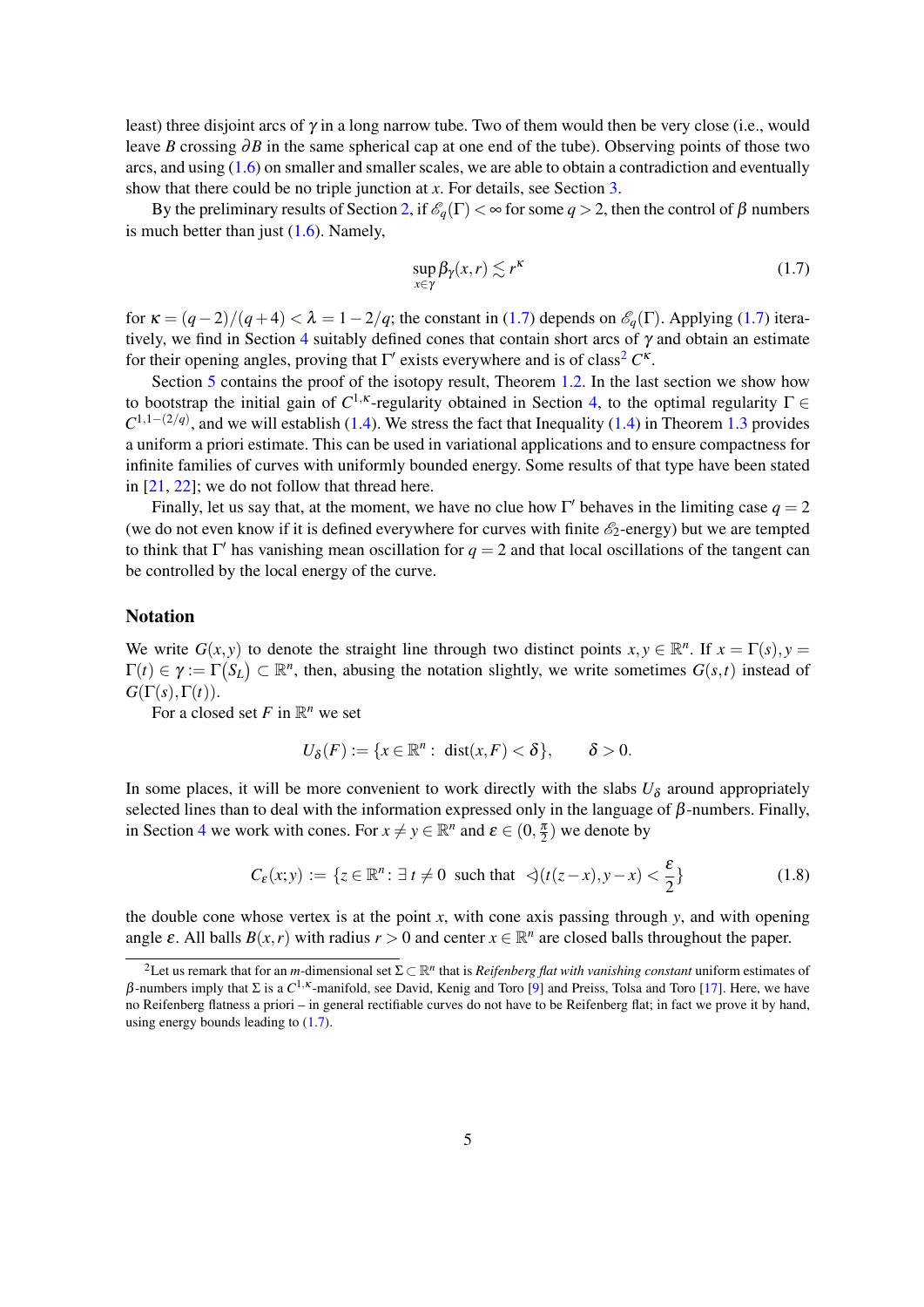## <span id="page-6-0"></span>2 Decay of beta numbers

<span id="page-6-1"></span>**Lemma 2.1.** *Let*  $\mathcal{E}_q(\Gamma)$  *be finite. There exists a constant*  $c_0 = c_0(q) > 0$  *such that if*  $\epsilon < 1/200$  *and d* < diamγ *satisfy*

<span id="page-6-4"></span>
$$
\varepsilon^{4+q} d^{2-q} \ge c_0(q) \mathscr{E}_q(\Gamma), \tag{2.9}
$$

*then for every two points of the curve such that*  $|\Gamma(s) - \Gamma(t)| = d$  we have

$$
\gamma\cap B_{2d}\big(\Gamma(s)\big) \ \subset \ U_{20\epsilon d}\big(G(s,t)\big)\,.
$$

*In particular,*

$$
\beta_{\gamma}(\Gamma(s), 2d) \leq 10\varepsilon.
$$

For  $q > 2$  we set  $\kappa = (q-2)/(q+4)$ .

**Corollary 2.2.** *There exists a*  $\delta_1 = \delta_1(q) > 0$  *such that if*  $\mathscr{E}_q(\Gamma)^{1/(q+4)}d^{\kappa} < \delta_1$ *, then* 

$$
\beta_{\gamma}(\Gamma(s), 2d) \leq c_1(q) \mathscr{E}_q(\Gamma)^{1/(q+4)} d^{\kappa}.
$$

**Proof of Lemma [2.1.](#page-6-1)** For  $s, t \in S_L$ ,  $d = |\Gamma(s) - \Gamma(t)| > 0$  and  $\varepsilon > 0$  small, we set

$$
A_d(s,\varepsilon) := \Gamma^{-1}(B_{\varepsilon^2 d}(\Gamma(s)) = \{ \tau \in S_L : \Gamma(\tau) \in B_{\varepsilon^2 d}(\Gamma(s)) \},
$$
  
\n
$$
X_d(s,t,\varepsilon) := \{ \sigma \in A_d(s,\varepsilon) : \Gamma'(\sigma) \text{ exists with } \Im(\Gamma'(\sigma),\Gamma(t)-\Gamma(s)) \in [\frac{\varepsilon}{10}, \pi - \frac{\varepsilon}{10}] \},
$$
  
\n
$$
N_d(s,t,\varepsilon) := A_d(s,\varepsilon) \setminus X_d(s,t,\varepsilon).
$$

Note that  $|A_d(s, \varepsilon)| \geq 2\varepsilon^2 d$ . The proof has two steps:

• we use the inequality

$$
\mathscr{E}_q(\Gamma) \ge \int_{X_d(s,t,\varepsilon)} \int_{A_d(t,\varepsilon)} r^{-q} d\sigma d\tau
$$

to show that  $X_d(s,t,\varepsilon)$  must be a small subset of  $A_d(s,\varepsilon)$ , so that  $|N_d(s,t,\varepsilon)| \gtrsim \varepsilon^2 d$ ;

• we argue by contradiction, using energy estimates again, and show the desired inclusion.

Step 1. Fix  $\sigma \in X_d(s,t,\varepsilon)$  and  $\tau \in A_d(t,\varepsilon)$ . We shall show that  $1/r((\Gamma(\sigma),\Gamma(\tau)) \gtrsim \varepsilon/d$ . Since  $|\Gamma(s) - \Gamma(t)| = d$ , the triangle inequality yields

<span id="page-6-2"></span>
$$
2d > d(1+2\varepsilon^2) \ge |\Gamma(\sigma) - \Gamma(\tau)| \ge d(1-2\varepsilon^2). \tag{2.10}
$$

Let

$$
x := \Gamma(\sigma) + d \frac{\Gamma(t) - \Gamma(s)}{|\Gamma(t) - \Gamma(s)|} = \Gamma(\sigma) + (\Gamma(t) - \Gamma(s)) \in \mathbb{R}^n.
$$

Then  $|x-\Gamma(\sigma)| = d$  and  $|\Gamma(\tau)-x| \leq 2\varepsilon^2 d$  by the triangle inequality. By definition of  $X_d(s,t,\varepsilon)$ , the angle  $\alpha = \langle (x - \Gamma(\sigma), \Gamma'(\sigma)) \rangle$  is contained between  $\varepsilon/10$  and  $\pi - \varepsilon/10$ . Therefore

$$
dist(x,\ell(\sigma)) = d \sin \alpha \ge d \sin \frac{\varepsilon}{10} \ge \frac{d\varepsilon}{20},
$$

and

<span id="page-6-3"></span>
$$
dist(\Gamma(\tau), \ell(\sigma)) \ge \frac{d\varepsilon}{20} - 2\varepsilon^2 d \ge \frac{d\varepsilon}{25}
$$
 (2.11)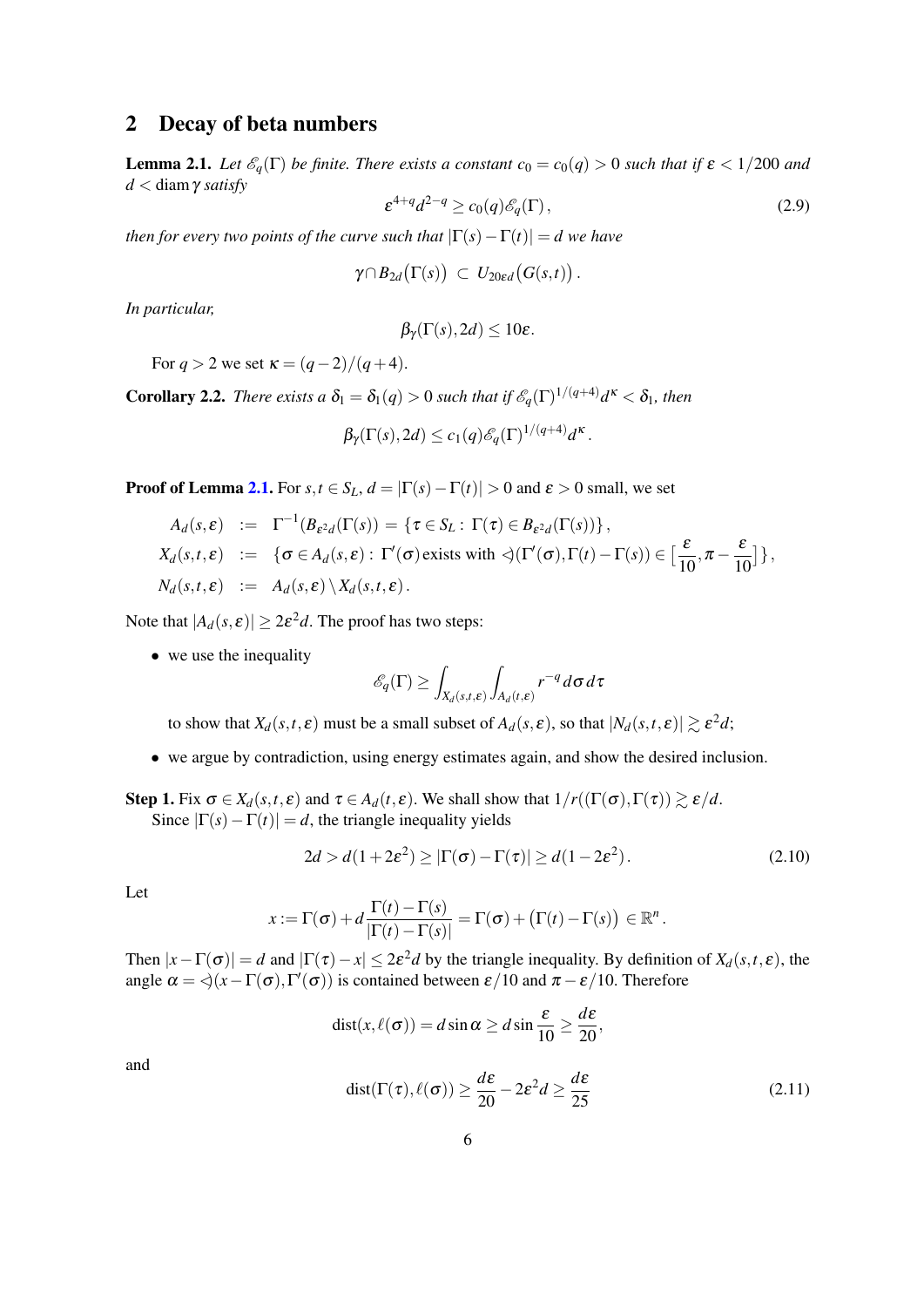(here we use  $\epsilon < 1/200$ ). Combining [\(2.10\)](#page-6-2) and [\(2.11\)](#page-6-3), we obtain

$$
\frac{1}{2r(\Gamma(\sigma), \Gamma(\tau))} \ge \frac{d\epsilon}{25} (2d)^{-2} = \frac{\epsilon}{100d}.
$$

Integration gives

$$
\mathscr{E}_q(\Gamma) \ge \int_{X_d(s,t,\varepsilon)} \int_{A_d(t,\varepsilon)} r^{-q} d\tau d\sigma \ge \text{const} \cdot |X_d(s,t,\varepsilon)| \varepsilon^{2+q} d^{1-q},
$$

as  $A_d(t,\varepsilon) \ge 2\varepsilon^2 d$ . If  $|X_d(s,t,\varepsilon)| \ge \frac{1}{2}\varepsilon^2 d$ , then

$$
\mathcal{E}_q(\Gamma) \ge \text{const}(q) \cdot \varepsilon^{4+q} d^{2-q},
$$

which gives a contradiction for an appropriate choice of  $c_0(q) > 0$  in the lemma.

Thus, we have

$$
|X_d(s,t,\varepsilon)| < \frac{1}{2}\varepsilon^2 d \qquad \text{and} \qquad |N_d(s,t,\varepsilon)| > \frac{3}{2}\varepsilon^2 d.
$$

Step 2. Suppose now that  $\Gamma(\tau) \in B_{2d}(\Gamma(s)) \setminus U_{20\epsilon d}(G(s,t))$ . Fix a  $\sigma \in N_d(s,t,\epsilon)$ .

Since then  $|\Gamma(\sigma) - \Gamma(s)| < \varepsilon^2 d$  and the (acute) angle between the vectors  $\Gamma'(\sigma)$  and  $\Gamma(t) - \Gamma(s)$ is very close to 0 or  $\pi$  (the difference is at most  $\varepsilon/10$ ), one can check that in fact

$$
\ell(\sigma) \cap B_{2d}(\Gamma(s)) \subset U_{\varepsilon d}(G(s,t)) \cap B_{2d}(\Gamma(s)).
$$

Therefore the distance from  $\Gamma(\tau)$  to  $\ell(\sigma)$  is at least 19*εd*. If  $\tau_1 \in A_d(\tau, \varepsilon)$ , then

$$
dist(\Gamma(\tau_1), \ell(\sigma)) \ge 19\epsilon d - \epsilon^2 d \ge 18\epsilon d,
$$

and

$$
\frac{1}{r(\Gamma(\sigma), \Gamma(\tau_1))} \ge \frac{18\epsilon d}{(3d)^2} > \frac{\epsilon}{d}
$$

Integrating this inequality, we obtain

$$
\mathscr{E}_q(\Gamma) \geq \int_{N_d(s,t,\varepsilon)} \int_{A_d(\tau,\varepsilon)} r^{-q} d\tau_1 d\sigma \geq \frac{3}{2} \varepsilon^2 d \cdot 2\varepsilon^2 d \cdot \left(\frac{\varepsilon}{d}\right)^q = 3\varepsilon^{4+q} d^{2-q}.
$$

Again, for an appropriate choice of  $c_0(q)$  this gives a contradiction with [\(2.9\)](#page-6-4).

Since the assumption  $q > 2$  was not used at all in the proof of the lemma, it is easy to check that the same reasoning that was used to obtain  $(2.9)$  gives in fact the following

<span id="page-7-0"></span>**Lemma 2.3.** Assume that  $q = 2$  and  $\mathcal{E}_2(\Gamma) < \infty$ . Then there exists a constant  $c > 0$  such that

$$
\sup_{x \in \gamma} \beta_{\gamma}(x, d) \le c \omega_E(d), \qquad d \le \text{diam}\,\gamma,\tag{2.12}
$$

.

*where*

$$
\omega_E(d) := \sup \left( \int_A \int_B \frac{ds \, dt}{r \big( \Gamma(s), \Gamma(t) \big)^2} \right)^{1/6},\tag{2.13}
$$

*the supremum being taken over all pairs of subsets*  $A, B \subset S_L$  *with*  $\mathscr{H}^1(A), \mathscr{H}^1(B) \leq \frac{1}{100}d$ *.* 

**Remark.** By the absolute continuity of the integral, this lemma implies that every curve with finite  $\mathscr{E}_2$ energy satisfies the assumptions of Theorem [1.4.](#page-4-1)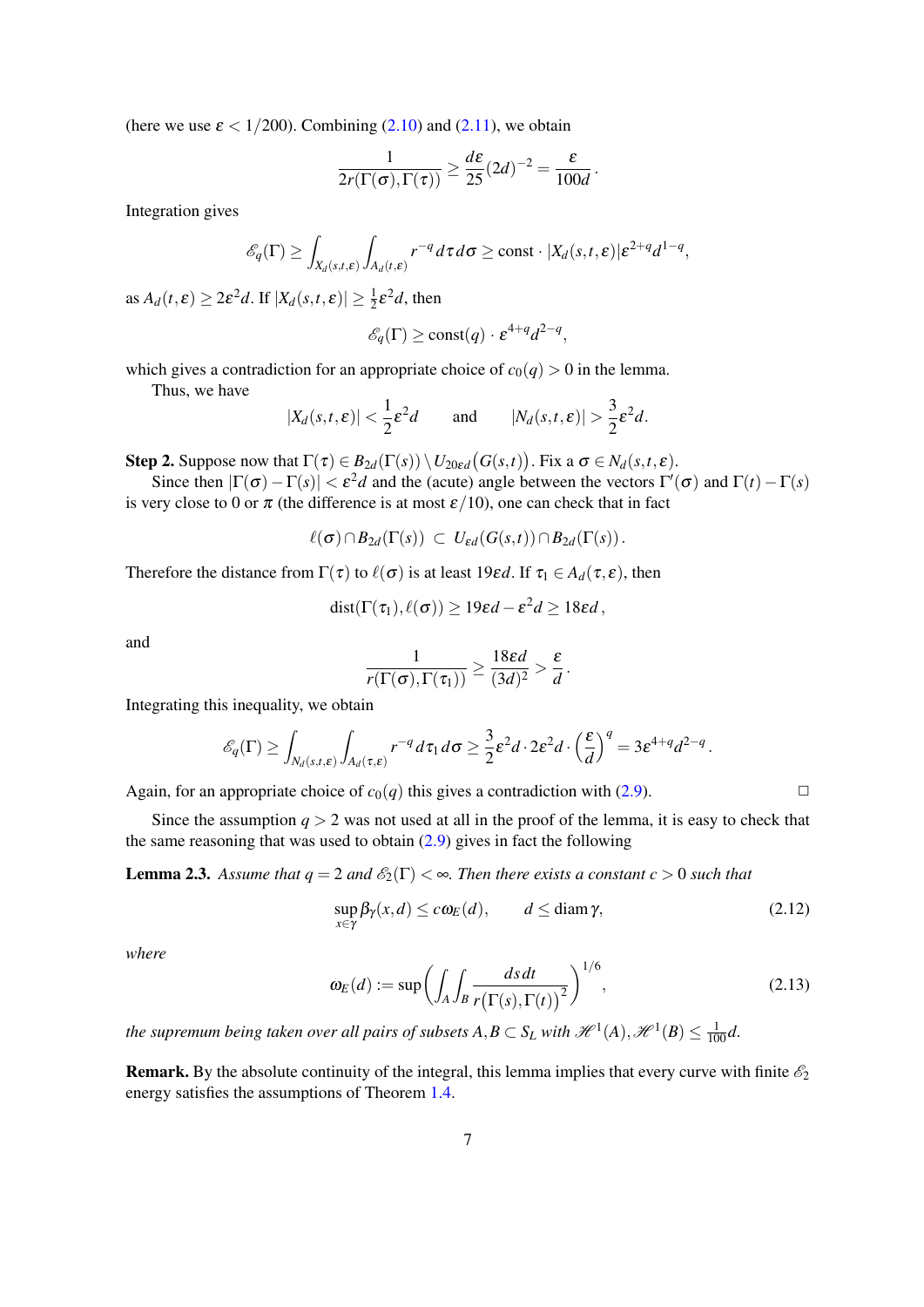#### <span id="page-8-0"></span>3 The image of  $\Gamma$  is a manifold

This section is devoted to the proof of Theorem [1.4.](#page-4-1) We will argue by contradiction. The proof has two steps; one of them has preparatory topological character and the second one shows how to use the assumption on the uniform decay of  $\beta$ 's.

Proof of Theorem [1.4.](#page-4-1) We recall the assumption of the theorem that the arclength parametrization  $\Gamma: S_L \to \mathbb{R}^n$  with image  $\gamma = \Gamma(S_L)$  satisfies [\(1.6\)](#page-4-2) for some continuous nondecreasing function  $\omega$ :  $[0,L] \to \mathbb{R}$  with  $\omega(0) = 0$ . In addition, however, we assume that  $\gamma$  is neither homeomorphic to the unit circle  $\mathbb{S}^1$  nor to the unit interval  $I = [0,1]$ . Our goal is to show that this leads to a contradiction.

#### Step 1. Triple junctions.

**Claim:** *There exists a triple junction*  $x \in \gamma$ *, i.e. there are three closed sets*  $\alpha_i \subset \gamma$ *, i* = 1,2,3*, such that*  $\alpha_i$  *is a continuous image of the unit interval with* diam  $\alpha_i > 0$  *for i* = 1,2,3, *and such that* 

<span id="page-8-3"></span>
$$
\alpha_i \cap \alpha_j = \{x\} \qquad \text{whenever } i \neq j, \ i, j = 1, 2, 3. \tag{3.1}
$$

**Remark.** We allow the  $\alpha_i$  to have self-intersections, i.e. we do not require  $\alpha_i$  to be a homeomorphic image of the interval. Moreover, more than three arcs of the curve may meet at *x*; we just need three of them to obtain the desired contradiction in Step 2 in order to complete the proof of Theorem [1.4.](#page-4-1)

Proof of the claim. We consider two distinct cases.

**Case 1.** Suppose that  $\gamma$  contains a proper closed subset  $\gamma_1$  that is homeomorphic to  $\mathbb{S}^1$ . Take a point  $y \in \gamma \setminus \gamma_1$ ,  $y = \Gamma(s)$ . Suppose w.l.o.g. that  $\Gamma(s_1) \in \gamma_1$  for some  $s_1 > s$ ,  $s_1 \in [0, L]$  (otherwise just reverse the parametrization). Let

$$
\sigma_0 := \inf\{\sigma > s \colon \Gamma(\sigma) \in \gamma_1\}
$$

It is easy to see that  $x = \Gamma(\sigma_0) \in \gamma_1$  is a triple junction; two of the arcs  $\alpha_i$  of  $\gamma$  are contained in  $\gamma_1$  and the third one joins  $y \notin \gamma_1$  to *x*.

**Case 2.** Suppose that Case 1 fails and  $\gamma$  contains no proper closed subset homeomorphic to  $\mathbb{S}^1$ . Consider the family of all proper subarcs of  $\gamma$ ,

$$
\mathscr{A} = \{ \tilde{\gamma} \subset \gamma \colon \tilde{\gamma} \text{ is homeomorphic to } I \},
$$

which is partially ordered by inclusion. We will prove in detail below that every chain in  $\mathscr A$  has an upper bound in  $\mathscr A$ , so that by the Kuratowski–Zorn Lemma  $\mathscr A$  has a maximal element,  $\gamma_{\text{max}}$ . We have  $\gamma_{\text{max}} \neq \gamma$ , as  $\gamma$  is not homeomorphic to *I* by assumption. Now, take a point  $y \in \gamma \setminus \gamma_{\text{max}}$ ,  $y = \Gamma(s)$ , and proceed like in Case 1 joining *y* with an arc to a point  $x \in \gamma_{\text{max}}$ . Notice that *x* cannot be an endpoint of  $\gamma_{\text{max}}$ , since this would contradict the maximality of  $\gamma_{\text{max}}$ .

It remains to be shown that every chain in  $\mathscr A$  indeed has an upper bound in  $\mathscr A$ , which is obvious for any finite chain. For an infinite chain  $\mathscr{C} := \{ \gamma_l \}_{l \in \Sigma} \subset \mathscr{A}$  where the index may be chosen to coincide with the length of the respective arc,  $l = \mathcal{L}(\gamma_l) \leq \mathcal{H}^1(\gamma)$  for  $\gamma_l \in \mathcal{C}$ , i.e. where the index set  $\Sigma$  is a (in general uncountable) subset of  $[0, \mathcal{H}^1(\gamma)]$ , we can choose a nondecreasing sequence of indices  $l_i$  with  $\gamma_i \equiv \gamma_i \in \mathscr{C}$ ,  $\gamma_i \subset \gamma_{i+1}$  and  $l_i \to l^* := \sup \Sigma \in (0, \mathscr{H}^1(\gamma)]$ .<sup>[3](#page-8-1)</sup> Now continuously extend the corresponding nested injective arclength parametrizations

<span id="page-8-2"></span>
$$
\Gamma_i: [-l_i/2, l_i/2] \to \mathbb{R}^n \quad \text{with } \Gamma_i([-l_i/2, l_i/2]) = \gamma_i \text{ and } \Gamma_{i+1}|_{[-l_i/2, l_i/2]} = \Gamma_i \text{ for all } i \in \mathbb{N} \tag{3.2}
$$

<span id="page-8-1"></span><sup>&</sup>lt;sup>3</sup> Assuming that at least one member of  $\mathscr C$  has positive diameter, otherwise the claim is trivially true.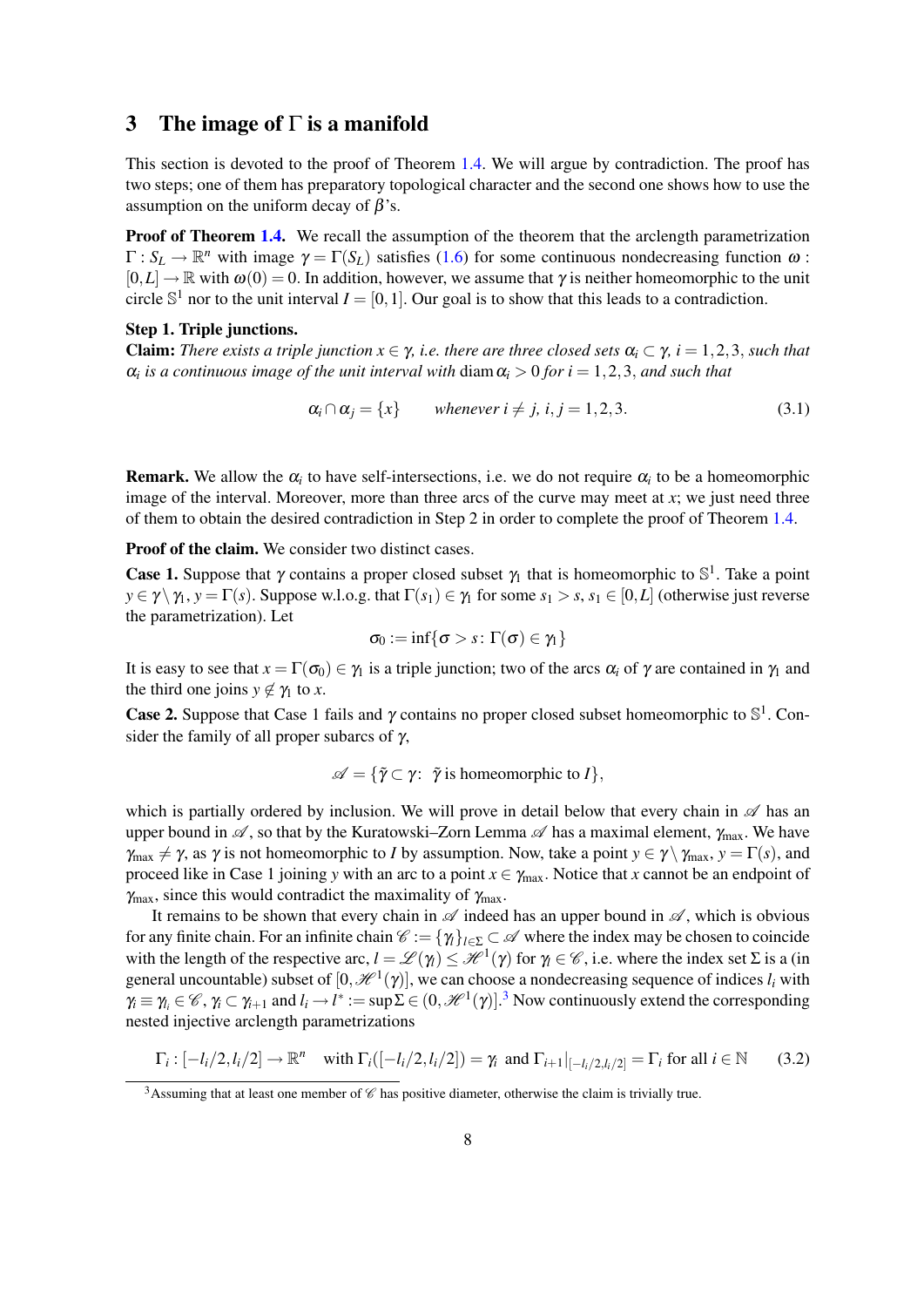by virtue of

$$
\Gamma_i(t) := \begin{cases}\n\Gamma_i(-l_i/2) & \text{for } t \in [-l^*/2, -l_i/2) \\
\Gamma_i(l_i/2) & \text{for } t \in (l_i/2, l^*/2]\n\end{cases}
$$

to all of  $[-l^*/2, l^*/2]$ . Since  $|\Gamma'_i(t)| \le 1$  for all  $t \in [l^*/2, l^*/2]$ ,  $i \in \mathbb{N}$ , we obtain the uniform bound  $\|\Gamma_i\|_{C^{0,1}([-l^*/2,l^*/2],\mathbb{R}^n)} \leq C$  for all  $i \in \mathbb{N}$ , which implies by the Theorem of Arzela-Ascoli that some subsequence  $\Gamma_j$  converges to some curve  $\Gamma \in C^{0,1}([-l^*/2,l^*/2], \mathbb{R}^n)$  uniformly on  $[-l^*/2,l^*/2]$ . For distinct parameters  $s, t \in (-l^*/2, l^*/2)$  one can find  $j_0 \in \mathbb{N}$  such that for all  $j \ge j_0$  we have  $s, t \in$ (−*lj*/2,*lj*/2), so that by [\(3.2\)](#page-8-2)

$$
|\Gamma(s)-\Gamma(t)|=\lim_{j\to\infty}|\Gamma_j(s)-\Gamma(t)|\stackrel{(3.2)}{=}|\Gamma_{j_0}(s)-\Gamma_{j_0}(t)|\neq 0,
$$

which means that  $\Gamma$  is injective, hence a homeomorphism on the open interval  $\left(-\frac{l^{*}}{2}, \frac{l^{*}}{2}\right)$ . But if  $Γ(l*/2)$  were equal to Γ(τ) for some  $τ ∈ [−l*/2, l*/2)$  then the arc Γ([τ,*l<sup>\*</sup>/2*]) would be homeomorphic to  $\mathbb{S}^1$  which would contradict our assumption that  $\gamma$  is neither homeomorphic to  $\mathbb{S}^1$  nor contains a proper closed subset homeomorphic to  $\mathbb{S}^1$ . The same contradiction would occur if  $\Gamma(-l^*/2) = \Gamma(\tau)$ for some  $\tau \in (-l^*/2, l^*/2]$ . Hence  $\gamma^* := \Gamma([-l^*/2, l^*/2])$  is homeomorphic to the unit interval *I*, that is  $\gamma^* \in \mathscr{A}$ . Finally  $\gamma^*$  is maximal for the chain  $\mathscr{C}$ . Indeed, if  $l^* = \sup \Sigma \in \Sigma$  then  $\gamma^*$  is the desired upper bound because for  $l < l^*$  it cannot be that  $\gamma_l$ <sup>\*</sup> is contained in  $\gamma_l$ , so that total ordering in the chain implies that  $\gamma_l \subset \gamma_{l^*}$ . If  $l^* \notin \Sigma$ , on the other hand, we have  $l < l^*$  for any  $l \in \Sigma$ , which implies that the corresponding arc  $\gamma$  is contained in one of the  $\gamma$  for *i* sufficiently large, and hence also  $\gamma$   $\subset \gamma^*$ .

The proof of our claim on the existence of (at least one) triple junction is complete now.

**Step 2. Tilting tubes.** We now fix a point  $x \in \gamma$  that is a triple junction, and a small distance  $d_0$ ,

$$
0 < d_0 < \frac{1}{2} \min_{i=1,2,3} \left(\operatorname{diam} \alpha_i\right),
$$

where  $\alpha_i$  denote the closed, connected subsets of  $\gamma$  satisfying [\(3.1\)](#page-8-3) above.

Let  $h(s) := s\omega(s)$  for  $s \in [0, L]$ . Shrinking  $d_0$  if necessary, we can ensure the initial smallness condition

<span id="page-9-0"></span>
$$
h(d_0) < \frac{1}{20}d_0. \tag{3.3}
$$

Rotating and translating the coordinate system in  $\mathbb{R}^n$ , we can assume without loss of generality that  $x = 0 \in \mathbb{R}^n$  and select the three distinct points

$$
y_i \in \alpha_i \cap \partial B(0, d_0), \qquad i = 1, 2, 3
$$

where  $y_1 = (d_0, 0, \ldots, 0)$ . Assumption [\(1.6\)](#page-4-2) implies now

$$
\gamma \cap B(0, d_0) \, \subset \, U_{2h(d_0)}(G(x, y_1)) \, . \tag{3.4}
$$

The intersection of the sphere  $\partial B(0, d_0)$  with the tube  $U_{2h(d_0)}(G(x, y_1))$  consists of two symmetric spherical caps; by Dirichlet's pigeon-hole principle, one of these caps must contain two of the three distinct points  $y_i$ . Renumbering the  $\alpha_i$  and  $y_i$  if necessary, we may assume that  $y_1$  is as above and *y*<sub>2</sub> = (*a*,*y*<sup>'</sup><sub>2</sub>) ∈  $\alpha$ <sub>2</sub> ∩ ∂*B*(0,*d*<sub>0</sub>) with *a* > 0 and *y*'<sub>2</sub> ∈ ℝ<sup>*n*-1</sup>,  $|y'_2|$  ≤ 2*h*(*d*<sub>0</sub>).

Let  $v_0 = (-1, 0, \ldots, 0)$  and  $H_0 = (v_0)^\perp$ . Fix a point  $z \in \alpha_1 \cap (\frac{1}{2})$  $(\frac{1}{2}y_1 + H_0).$ 

From now on, we will work only with  $\alpha_1$  and  $\alpha_2$ . Proceeding inductively, we shall define a sequence of distances  $d_m \to 0$ , unit vectors  $v_m$ , linear  $(n-1)$ -dimensional subspaces  $H_m = (v_m)^{\perp}$  and points  $x_m \in \alpha_2$  such that

<span id="page-9-1"></span>
$$
|z - x_m| \le 2h(d_m), \qquad m = 1, 2, \dots \tag{3.5}
$$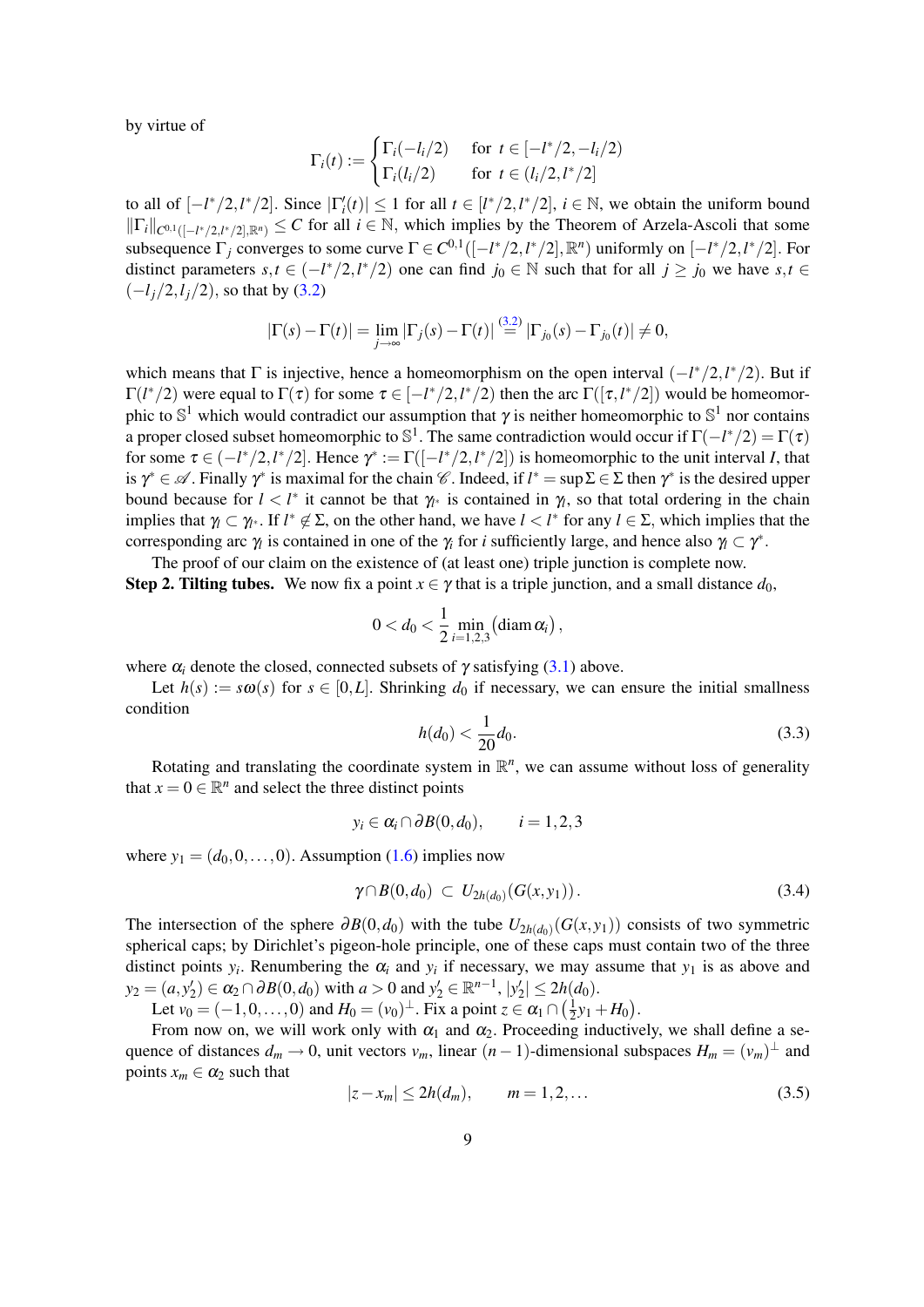As  $d_m \to 0$  and  $h(s) \to 0$  as  $s \to 0$ , this will yield  $z = \lim x_m \in \alpha_1 \cap \alpha_2$ , a contradiction.

The distances  $d_m$ , auxiliary vectors  $v_m$  and hyperplanes  $H_m = (v_m)^{\perp}$  will be defined in such a way that for all  $m = 1, 2, \ldots$ 

$$
4h_{m-1} \le d_m \le 6h_{m-1} \qquad \text{where } h_m := h(d_m), \tag{3.6}
$$

<span id="page-10-5"></span><span id="page-10-3"></span><span id="page-10-2"></span><span id="page-10-1"></span>
$$
\mathcal{A}(v_m, v_{m-1}) \le \frac{\pi}{4},\tag{3.7}
$$

$$
z_m = z + d_m v_m \in \alpha_1,\tag{3.8}
$$

$$
\gamma \cap B(z, d_m) \subset U_{2h_m}(G_m) \qquad \text{where } G_m = G(z, z_m). \tag{3.9}
$$

For  $P_m(t) = z + tv_m + H_m$  we shall also show that

<span id="page-10-4"></span>
$$
P_m(t) \cap \alpha_i \cap U_{2h_m}(G_m) \neq \emptyset \qquad \text{for all } |t| \leq \frac{1}{2}d_m \text{ and } i = 1, 2,
$$
 (3.10)

for each  $m = 1, 2, \ldots$  Notice that [\(3.6\)](#page-10-1) in connection with the initial smallness condition [\(3.3\)](#page-9-0) will yield  $d_m \rightarrow 0$  as  $m \rightarrow \infty$ .

We begin the construction for  $m = 1$ . Select  $z_1 \in P_0(4h_0) \cap \alpha_1$ ,  $h_0 = h(d_0)$ . Such a point exists since  $\alpha_1$  joins *z* to  $x = 0$  and by continuity must intersect all planes  $z + tv_0 + H_0$ ,  $|t| \leq \frac{1}{2}d_0$ , while staying in the tube  $U_{2h(d_0)}(G(x,y_1))$ . Let  $v_1 = (z_1 - z)/|z_1 - z|$ ,  $H_1 := (v_1)^{\perp}$ , and  $P_1(t) := z + tv_1 + H_1$ . Note that  $\langle v_1, v_0 \rangle \le \pi/4$  by construction. Set  $d_1 = |z_1 - z|$ .

We already have  $(3.6)$ – $(3.8)$  for  $m = 1$ ; condition  $(3.9)$  for  $m = 1$  follows directly from  $(1.6)$ . To obtain [\(3.10\)](#page-10-4) for  $m = 1$ , we just use [\(3.7\)](#page-10-5) and continuity.

Assume now that  $d_m$ ,  $v_m$ ,  $H_m$ ,  $z_m$ , and  $P_m$  have already been defined for  $m = 1, \ldots, N$  so that [\(3.6\)](#page-10-1)–[\(3.10\)](#page-10-4) are satisfied for all  $1 \le m \le N$ . We use (3.10) for  $m = N$  to select a point  $z_{N+1}$ ,

$$
z_{N+1}\in U_{2h_N}(G_N)\cap P_N(2h_N)\cap\alpha_1\,.
$$

Clearly,  $4h_N \le |z_{N+1} - z| \le 6h_N$  (the second estimate is a simple application of the triangle inequality). Thus,  $d_{N+1} := |z_{N+1} - z|$  satisfies [\(3.6\)](#page-10-1) for  $m = N+1$ , and choosing  $v_{N+1} := (z_{N+1} - z)/|z_{N+1} - z|$  we also have  $(3.7)$ – $(3.8)$  for  $m = N + 1$ .

Again, [\(3.9\)](#page-10-3) for  $m = N + 1$  follows from the assumption on the decay of  $\beta$ 's. Thus, the intersection  $\alpha_i \cap B(z, d_{N+1}) \subset U_{2h_{N+1}}(G_{N+1}), i = 1, 2$ ; combining these inclusions with [\(3.7\)](#page-10-5) and with continuity, we obtain [\(3.10\)](#page-10-4) for  $m = N + 1$ .

This completes the inductive construction. Now, using  $(3.10)$  for  $i = 2$ , we select for each *m* a point

$$
x_m\in U_{2h_m}(G_m)\cap P_m(0)\cap\alpha_2.
$$

By definition of  $U_{2h_m}(G_m)$ , [\(3.5\)](#page-9-1) does hold. This completes the whole proof of Theorem [1.4.](#page-4-1)

#### <span id="page-10-0"></span>4 Differentiability

Throughout this section, we fix  $q > 2$  and consider a rectifiable curve  $\gamma = \Gamma(S_L)$  whose arclength parametrization  $\Gamma$  is injective on  $S_L$ . The first step towards the proof of Theorem [1.3](#page-3-3) is to establish the following.

<span id="page-10-6"></span>**Proposition 4.1.** Let  $q > 2$ . Assume that  $\Gamma: S_L \to \mathbb{R}^n$  is injective and  $\mathscr{E}_q(\Gamma) < E < \infty$ . Then  $\Gamma'$  is well *defined everywhere and*  $\Gamma' \in C^{\kappa}$  for  $\kappa := \frac{q-2}{q+4}$  $\frac{q-2}{q+4} \in (0,1)$ .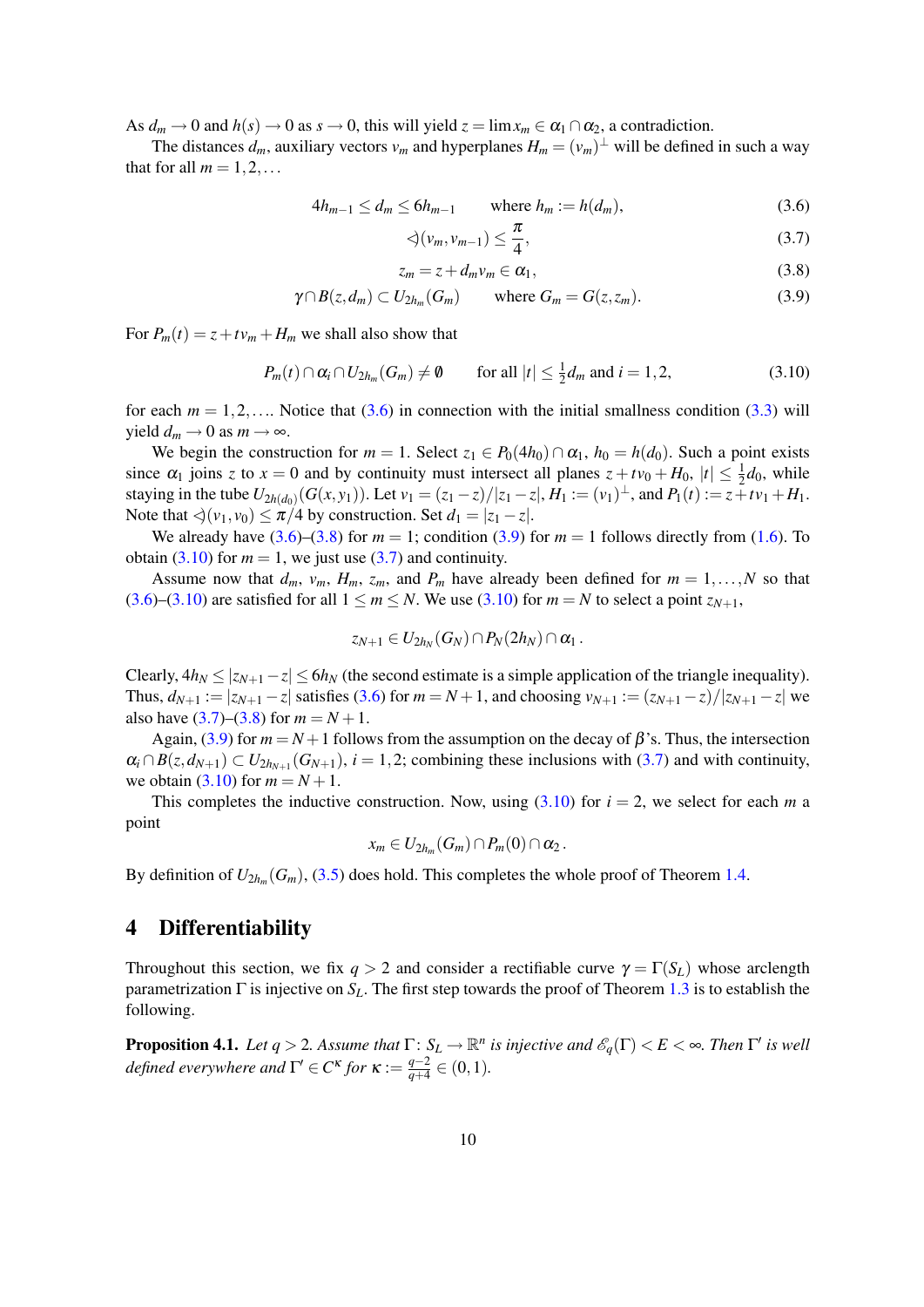<span id="page-11-6"></span>*Moreover there exist two positive constants*  $\delta_2(q)$ *, c*<sub>2</sub>(*q*) *such that whenever*  $x = \Gamma(s)$  *and*  $y = \Gamma(t)$  $satisfy |x-y| = d < \delta_2(q) E^{-1/(q-2)}$ , then

<span id="page-11-3"></span>
$$
\phi := c_2(q) E^{1/(q+4)} d^{(q-2)/(q+4)} < \frac{1}{4}
$$
\n(4.1)

*and we have*

$$
|\Gamma'(s) - \Gamma'(t)| \le c_2(q) E^{1/(q+4)} |\Gamma(s) - \Gamma(t)|^{\kappa}, \tag{4.2}
$$

<span id="page-11-5"></span><span id="page-11-4"></span><span id="page-11-2"></span>
$$
\frac{3}{4}|s-t| \le |\Gamma(s) - \Gamma(t)| \le |s-t|,\tag{4.3}
$$

$$
\gamma \cap B(x, 2d) \cap B(y, 2d) \subset C_{\phi}(x, y) \cap C_{\phi}(y, x). \tag{4.4}
$$

**Proof.** The argument is in fact similar to the proof of Corollary 2.6 and Theorem 2.10 in [\[22\]](#page-23-12). We just sketch the main points, leaving (relatively easy) computational details as an exercise.

Fix  $x, y \in \gamma$  with  $0 < |x - y| = d$ .

Step 1. For  $N = 0, 1, 2...$  set  $d_N = d/2^N$ , and select points  $y_N \in \partial B(x, d_N) \cap \gamma$  so that  $y_0 = y$ . Let

<span id="page-11-0"></span>
$$
\varepsilon_N := \left( c_0(q) E \right)^{1/(q+4)} d_N^{\kappa} \tag{4.5}
$$

so that condition [\(2.9\)](#page-6-4) of Lemma [2.1](#page-6-1) is satisfied for  $\varepsilon_N$  and  $d_N$ . The lemma yields

$$
\gamma \cap B(x, 2d_N) \subset U_{20\varepsilon_N d_N}(G(x, y_N)), \qquad N = 0, 1, 2, ...
$$
\n(4.6)

so that the lines  $G_N := G(x, y_N)$  satisfy

$$
\sin \triangleleft (G_N, G_{N+1}) \le \frac{20 \varepsilon_N d_N}{d_{N+1}} = 40 \varepsilon_N. \tag{4.7}
$$

Thus,  $\phi_N := \langle G_N, G_{N+1} \rangle \leq 80 \varepsilon_N$ . Using [\(4.5\)](#page-11-0) and summing a geometric series (here the assumption  $q > 2$  is crucial!), we obtain

<span id="page-11-1"></span>
$$
\sum_{N=0}^{\infty} \phi_N \le \phi := c_2(q) E^{1/(q+4)} d^{\kappa}
$$
\n(4.8)

where  $c_2(q) = 80c_0(q)^{1/(q+4)}\sum_{N=0}^{\infty}2^{-N\kappa}$ . Now, to guarantee  $\phi < 1/4$ , one just assumes that *d* is sufficiently small, i.e.  $d < \delta_2(q) E^{-1/(q-2)}$  with  $\delta_2(q) := (4c_2(q))^{-1/k}$ . By induction,

$$
\gamma \cap B(x, 2d) \, \subset \, C_{\phi_0 + \dots + \phi_N}(x, y) \cup (U_{20\epsilon_N d_N}(G_N) \cap B(x, 2d_N)). \tag{4.9}
$$

Passing to the limit  $N \rightarrow \infty$ , we obtain

$$
\gamma \cap B(x, 2d) \subset C_{\phi}(x, y) \tag{4.10}
$$

with  $\phi \equiv \phi(q, E, d)$  defined by [\(4.8\)](#page-11-1).

Step 2. Reversing the roles of *x* and *y* we obtain

$$
\gamma \cap B(x, 2d) \cap B(y, 2d) \subset C_{\phi}(x, y) \cap C_{\phi}(y, x)
$$

where  $\phi$  is defined by [\(4.8\)](#page-11-1); this is the desired condition [\(4.4\)](#page-11-2).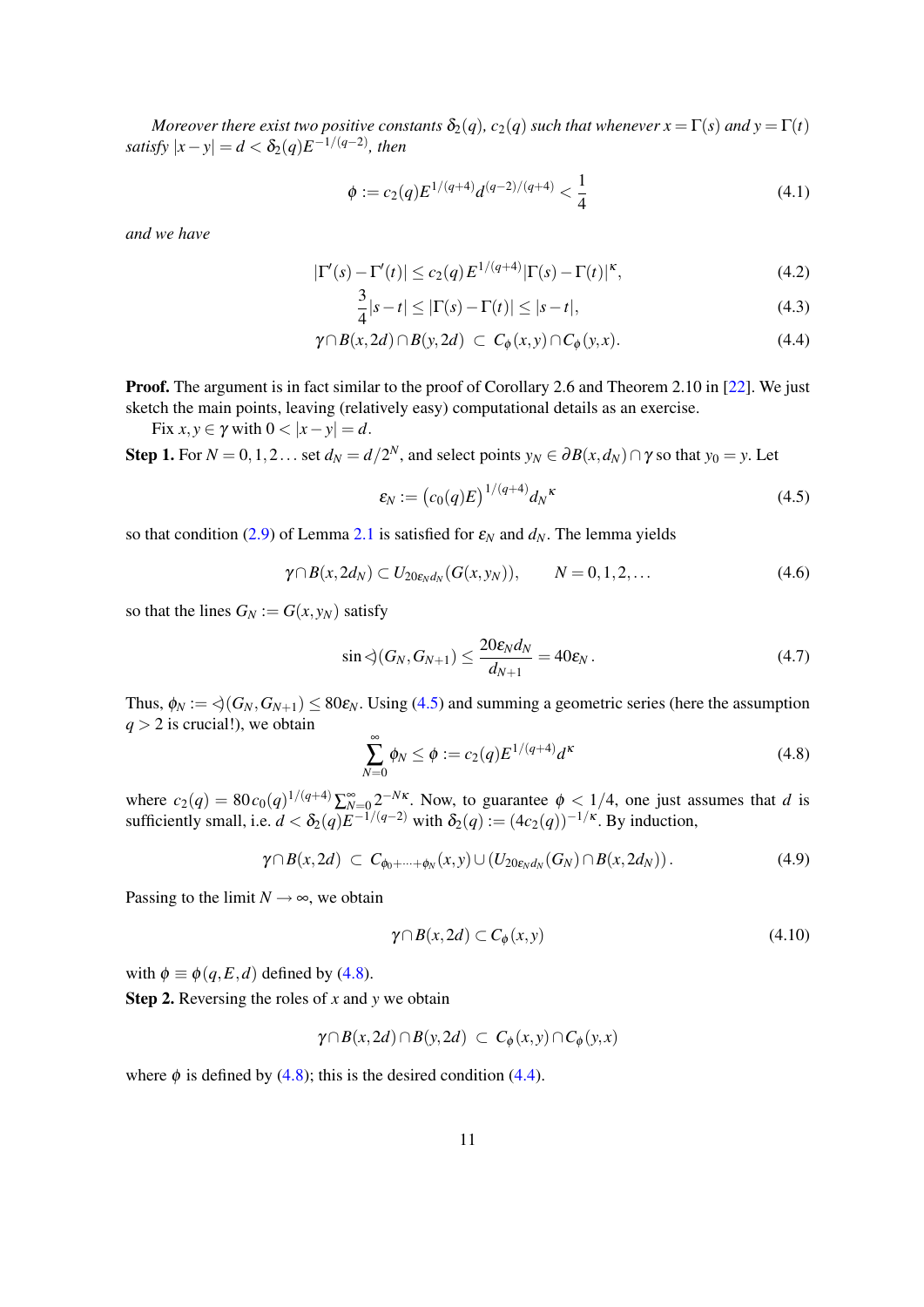<span id="page-12-5"></span>Step 3. Assume now that Γ is differentiable at *s* and *t* and recall that Γ was supposed to be injective. Condition [\(4.4\)](#page-11-2) yields then

<span id="page-12-2"></span>
$$
\triangleleft(\Gamma'(s), \Gamma'(t)) \le \phi = c_2(q) E^{1/(q+4)} d^k = c_2(q) E^{1/(q+4)} |\Gamma(s) - \Gamma(t)|^k \tag{4.11}
$$

(note that the difference quotients of Γ at *s* and *t* must belong to cones with vertices at 0, axis parallel to *y*−*x* and opening angle given by  $(4.1)$ ).

Step 4. Since  $\Gamma$  is differentiable everywhere, and  $|\Gamma'| = 1$  a.e., [\(4.11\)](#page-12-2) gives [\(4.2\)](#page-11-4) on a (dense) set of full measure. Thus,  $\Gamma'$  has a continuous extension *F* to all of  $S_L$ ; one easily checks that in fact  $F = \Gamma'$ *everywhere*. Finally, assuming without loss of generality that  $t > s$ , we estimate

$$
\begin{array}{rcl} |\Gamma(t)-\Gamma(s)| & \geq & \langle \Gamma(t)-\Gamma(s),\Gamma'(s) \rangle \\ & = & \left\langle \int_s^t \left( \Gamma'(\tau)-\Gamma'(s)+\Gamma'(s) \right) d\tau, \Gamma'(s) \right\rangle \\ & \geq & (t-s) \left( 1 - \sup_{\tau \in [s,t]} |\Gamma'(\tau)-\Gamma'(s)| \right) \geq \frac{3}{4} (t-s) \, . \end{array}
$$

(To check the last inequality, let *S* be the closed slab bounded by two planes passing through *x* and *y*, and perpendicular to  $x - y$ , i.e. to the common axis of the two cones, and note that for each  $\tau \in [s,t]$ we have in fact  $\Gamma(\tau) \in C_{\phi}(x, y) \cap C_{\phi}(y, x) \cap S$ . This follows from the bound  $|\Gamma'(s) - \Gamma'(t)| < 1/4$ , injectivity of  $\Gamma$  and [\(4.4\)](#page-11-2). Thus, for each such  $\tau$  we also have  $|\Gamma'(\tau) - \Gamma'(s)| < 1/4$ .) The bi-Lipschitz condition [\(4.3\)](#page-11-5) follows.

The proof of Proposition [4.1](#page-10-6) is complete now. (See also [\[22,](#page-23-12) Proof of Thm. 2.10] where a similar scheme of reasoning is used.)  $\Box$ 

### <span id="page-12-1"></span>5 Energy bounds and knot classes

We start this section with the observation that  $\mathscr{E}_q$  is repulsive (or charge), that is,  $\mathscr{E}_q$  blows up on a sequence of knots converging uniformly to a limit curve with self-crossings.

<span id="page-12-0"></span>**Proposition 5.1.** *If*  $\Gamma: S_L \to \mathbb{R}^n$  is a closed arclength parametrized curve of length  $0 < L < \infty$  with  $\Gamma(s) = \Gamma(t)$  *for different arclength parameters*  $s \neq t$ ,  $s, t \in S_L$ , *and if there is a sequence of rectifiable closed injective curves*  $\gamma_k : S_L \to \mathbb{R}^n$  converging uniformly to  $\Gamma$ , then  $\mathscr{E}_q(\gamma_k) \to \infty$  as  $k \to \infty$  for any  $q > 2$ .

PROOF: Assume to the contrary that (for a suitable subsequence)  $\lim_{k\to\infty} \mathcal{E}_q(\gamma_k) < E < \infty$ . We set

<span id="page-12-3"></span>
$$
\varepsilon := \frac{1}{2} \min \left\{ \operatorname{diam} \Gamma([s,t]), \operatorname{diam} \Gamma(S_L \setminus [s,t]), \delta_2(q) E^{\frac{-1}{q-2}} \right\} > 0, \tag{5.12}
$$

where  $\delta_2(q)$  is the constant of Proposition [4.1,](#page-10-6) and choose  $\tau \in (s,t)$  and  $\sigma \in S_L \setminus [s,t]$  such that

$$
|\Gamma(\tau) - \Gamma(t)| = \frac{1}{2} \operatorname{diam} \Gamma([s, t])
$$
 and  $|\Gamma(\sigma) - \Gamma(s)| = \frac{1}{2} \operatorname{diam} \Gamma(S_L \setminus [s, t]).$ 

For sufficiently large  $k_0 = k_0(\varepsilon) \in \mathbb{N}$  we find  $\|\gamma_k - \Gamma\|_{C^0(S_L, \mathbb{R}^n)} < \varepsilon/10$  for all  $k \geq k_0$ . In particular, by [\(5.12\)](#page-12-3),

<span id="page-12-4"></span>
$$
|\gamma_k(\tau) - \gamma_k(t)| \geq |\Gamma(\tau) - \Gamma(t)| - \frac{2\varepsilon}{10} = \frac{1}{2} \operatorname{diam} \Gamma([s, t]) - \frac{\varepsilon}{5} \stackrel{(5.12)}{\geq} \frac{4}{5} \varepsilon,
$$
  
and, analogously,  $|\gamma_k(\sigma) - \gamma_k(s)| \geq \frac{4}{5} \varepsilon,$  (5.13)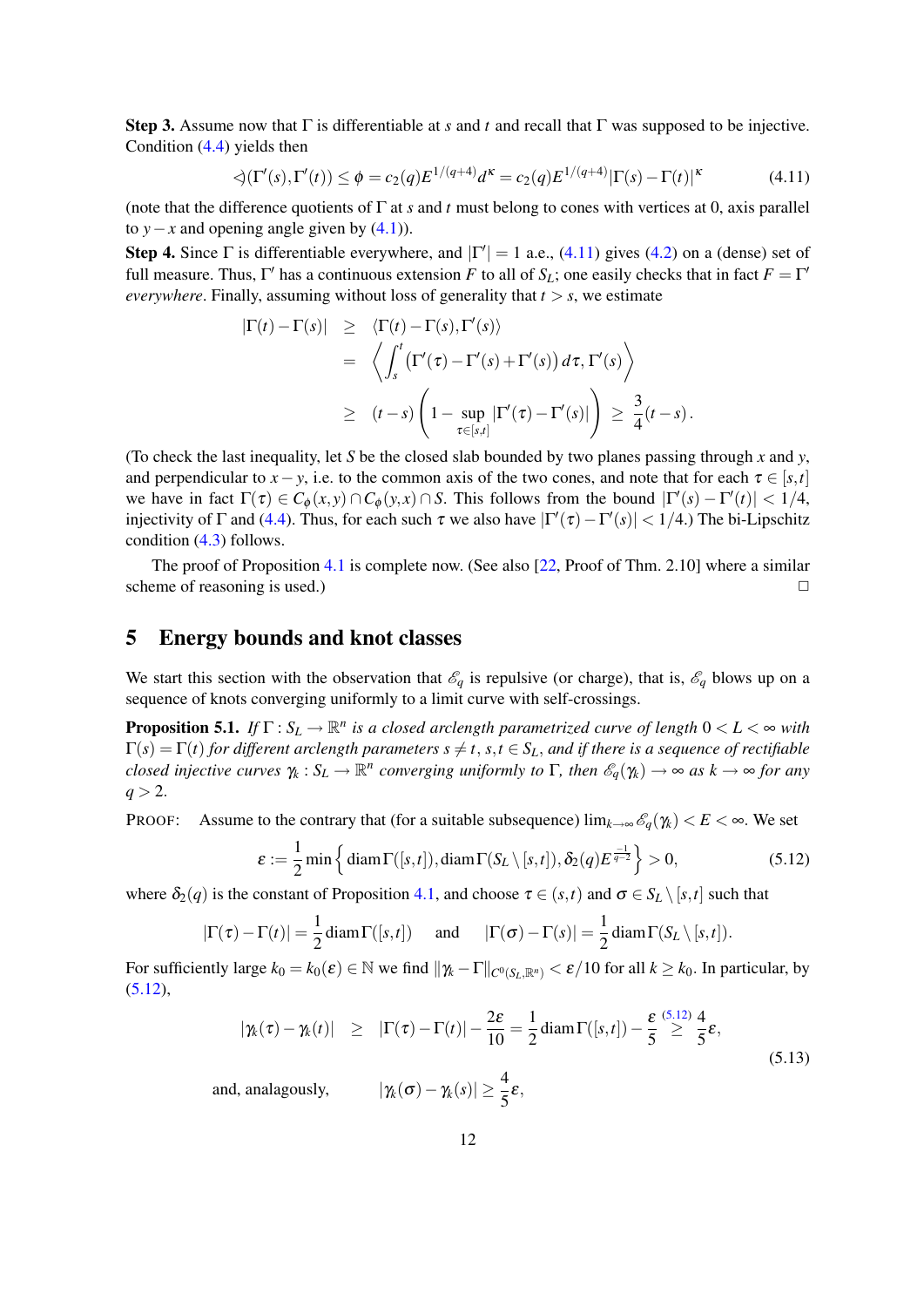<span id="page-13-2"></span>but

$$
\delta_k := |\gamma_k(t) - \gamma_k(s)| \leq \frac{\varepsilon}{5} \stackrel{(5.12)}{\lt} \delta_2(q) E^{\frac{-1}{q-2}} \quad \text{ for all } k \geq k_0.
$$

Hence, we can apply [\(4.4\)](#page-11-2) of Proposition [4.1](#page-10-6) to obtain the inclusion

$$
\gamma_k\cap B(\gamma_k(t),2\delta_k)\cap B(\gamma_k(s),2\delta_k)\overset{(4.4)}{\subset}C_\phi(\gamma_k(t),\gamma_k(s))\cap C_\phi(\gamma_k(s),\gamma_k(t)).
$$

Since there is an integer  $k_1 \geq k_0$  such that  $\mathscr{E}_q < E$  for all  $k \geq k_1$  we know that the corresponding injective arclength parametrizations  $\Gamma_k$  are continuously differentiable according to Proposition [4.1,](#page-10-6) so that the points  $\gamma_k(t)$  and  $\gamma_k(s)$  must be connected by a subarc of  $\gamma_k$  that is completely contained in the doubly conical region

$$
D_k := C_{\phi}(\gamma_k(t), \gamma_k(s)) \cap C_{\phi}(\gamma_k(s), \gamma_k(t)) \cap B(\frac{1}{2}(\gamma_k(t) + \gamma_k(s)), \frac{\delta_k}{2})
$$

of diameter  $\delta_k \leq \varepsilon/5$ . (Otherwise, the unit tangent vector of the arclength parametrization  $\Gamma_k$  would jump at γ*k*(*t*) and γ*k*(*s*) contradicting *C* 1 -smoothness for *k* ≥ *k*1.) Since all γ*<sup>k</sup>* are simple, either the point  $\gamma_k(\tau)$ , or  $\gamma_k(\sigma)$  lies on that connecting arc within  $D_k$ , thus contradicting the lower bound  $4\varepsilon/5$ in  $(5.13)$ .

<span id="page-13-0"></span>**Proposition 5.2.** *If q* > 2*, then the*  $\mathscr{E}_q$ -energy *is* strong *in the following sense: For each E* > 0 *and L* > 0 *there are at most finitely many knot types which have a representative* γ *such that*

$$
\mathscr{E}_q(\gamma) < E, \qquad \mathscr{H}^1(\gamma) = L.
$$

**Remark.** The length constraint  $\mathcal{H}^1(\gamma) = L$  is necessary here, since by rescaling an arbitrary smooth simple curve we can make its  $\mathscr{E}_q$ -energy as small as one wishes. An alternative would be to consider  $\tilde{\mathscr{E}}_q(\gamma) := (\mathscr{H}^1(\gamma))^{q-2} \mathscr{E}_q(\Gamma)$ . This is a scale invariant energy.

**Proof.** We argue by contradiction. Assume there are infinitely many knot types of length *L* with the same energy bound, and by translational invariance we can assume moreover that all these knots contain the origin. Take their arclength representatives  $\Gamma_j$ ,  $j = 1, 2, \dots$ , and use inequality [\(4.2\)](#page-11-4) of Proposition [4.1](#page-10-6) to conclude that the family

$$
\{\Gamma'_j\}_{j=1,2,\dots} \subset C^0(S_L,\mathbb{S}^2)
$$

is eqicontinuous. Invoking the Arzela–Ascoli compactness theorem and passing to a subsequence, we may assume that  $\Gamma_j$  converges in the  $C^1$ -topology to some limit  $\Gamma \in C^1(S_L, \mathbb{R}^3)$ . Let  $\gamma$  be the curve parametrized by Γ.

We next check that  $\gamma$  is simple, i.e.  $\Gamma$  is injective on  $S_L \equiv \mathbb{R}/L\mathbb{Z}$ . To this end, we shall rely on Proposition [4.1](#page-10-6) to prove that there exists an  $\varepsilon_0 = \varepsilon_0(q, E) > 0$  such that all  $\Gamma_i$  satisfy

<span id="page-13-1"></span>
$$
|\Gamma_j(s) - \Gamma_j(t)| \ge \min\left(\varepsilon_0, \frac{|s - t|}{2}\right) \qquad \text{for all } j \text{ and all } s, t \in S_L.
$$
 (5.14)

Upon passing to the limit  $j \rightarrow \infty$ , this implies the injectivity of Γ. All  $\gamma_i$  with *j* sufficiently large are contained in a small  $C^1$  neighbourhood of  $\gamma$ . Thus, according to a known isotopy result, see e.g. [\[14,](#page-23-3) Chapter 8] or [\[2\]](#page-22-0), they would all have to be of the same knot type, thereby contradicting the assumption that each  $\gamma_j$  is in a different isotopy class.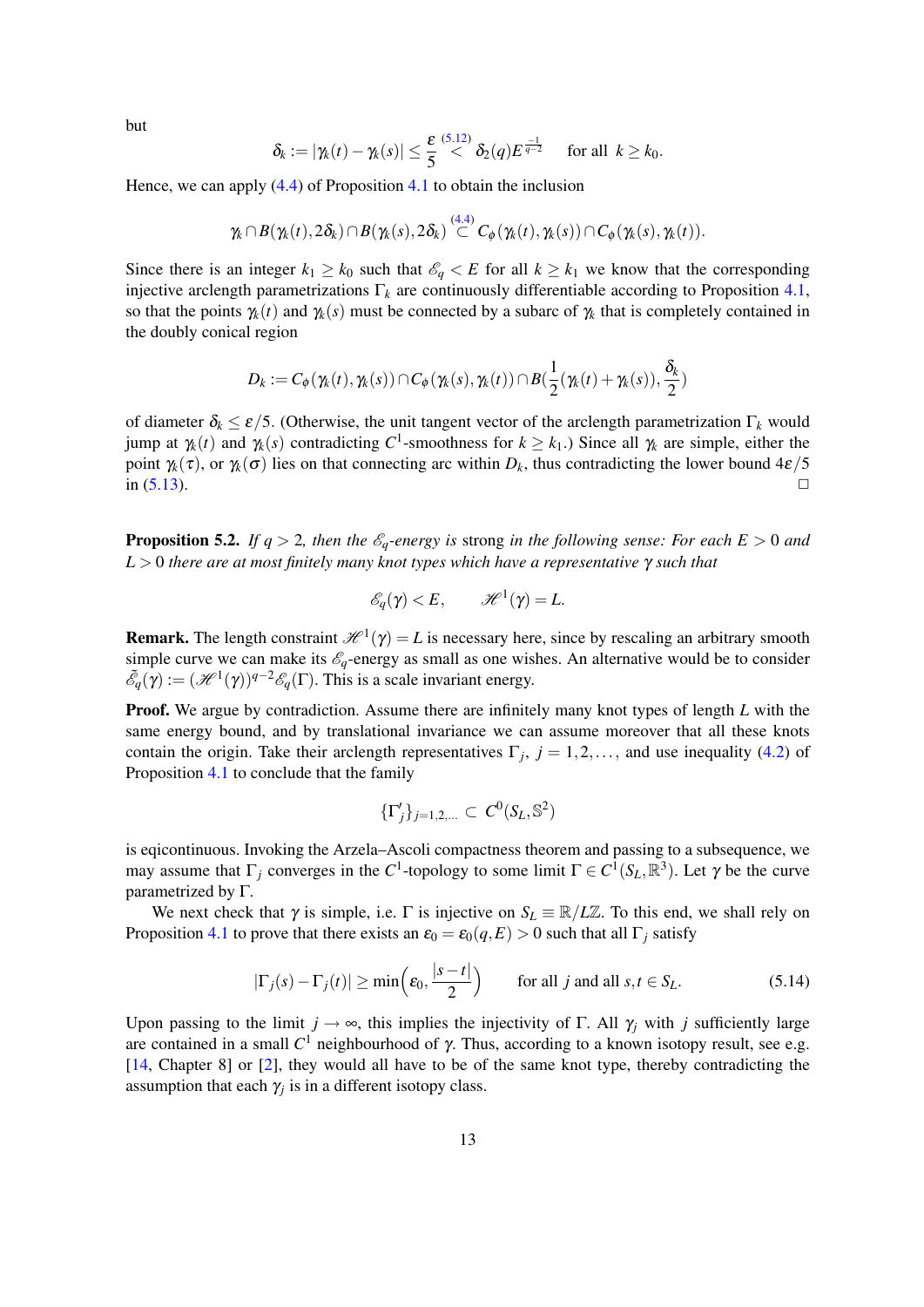<span id="page-14-5"></span>To complete the proof, it is now enough to prove [\(5.14\)](#page-13-1). Consider  $g_j \in C^1(S_L \times S_L)$  given by

$$
g_j(s,t):=|\Gamma_j(s)-\Gamma_j(t)|^2.
$$

By Proposition [4.1](#page-10-6) the  $\Gamma_j$  are uniformly bounded in  $C^{1,\kappa}$ , where  $\kappa = (q-2)/(q+4)$ . Thus, it is easy to show that there is a constant  $\varepsilon_1 = \varepsilon_1(q, E) > 0$  such that

<span id="page-14-0"></span>
$$
g_j(s,t) \ge \frac{|s-t|^2}{4} \qquad \text{for all } j \text{ and all } s,t \text{ such that } |s-t| \le \varepsilon_1(q,E). \tag{5.15}
$$

Since  $\Sigma = S_L \times S_L \setminus \{(s,t) : |s-t| < \varepsilon_1(q,E)\}\$ is compact, for each *j* there is a pair  $(s_j,t_j) \in \Sigma$  such that

$$
g_j(s_j,t_j) \leq g_j(s,t)
$$
 for all  $(s,t) \in \Sigma$ .

Now, we either have  $|s_j - t_j| = \varepsilon_1(q, E)$  in which case [\(5.15\)](#page-14-0) implies

<span id="page-14-2"></span>
$$
g_j(s,t) \ge \frac{\varepsilon_1(q,E)^2}{4} \qquad \text{for all } s,t \in \Sigma,
$$
 (5.16)

or, by minimality, we have  $\nabla g_j(s_j,t_j) = 0$ , which is equivalent to

<span id="page-14-1"></span>
$$
\Gamma'_j(s_j) \perp (\Gamma_j(s_j) - \Gamma_j(t_j))
$$
 and  $\Gamma'_j(t_j) \perp (\Gamma_j(s_j) - \Gamma_j(t_j)).$  (5.17)

Fix *j*. Let  $d_j := |\Gamma_j(s_j) - \Gamma_j(t_j)|$ . If  $d_j < \delta_2(q)E^{-1/q-2}$ , where  $\delta_2(q)$  stands for the constant from Proposition [4.1,](#page-10-6) then, by  $(4.1)$  and  $(4.4)$  of that Proposition, we have

$$
\phi_j := c_2(q) E^{1/(q+4)} d_j^{\kappa} < \frac{1}{4}
$$

and

$$
\gamma_j\cap B(\Gamma_j(s_j),2d_j)\cap B(\Gamma_j(t_j),2d_j)\,\subset\, C_{1/4}(\Gamma_j(s_j),\Gamma_j(t_j))\cap C_{1/4}(\Gamma_j(t_j),\Gamma_j(s_j)).
$$

The last condition, however, clearly contradicts [\(5.17\)](#page-14-1). Hence,

<span id="page-14-3"></span>
$$
d_j = |\Gamma_j(s_j) - \Gamma_j(t_j)| = \inf_{(s,t) \in \Sigma} |\Gamma_j(s) - \Gamma_j(t)|
$$
  
 
$$
\ge \varepsilon_2(q, E) : = \delta_2(q) E^{-1/q - 2} \qquad \text{for each } j = 1, 2, ... \qquad (5.18)
$$

Summarizing [\(5.15\)](#page-14-0), [\(5.16\)](#page-14-2) and [\(5.18\)](#page-14-3), we obtain [\(5.14\)](#page-13-1) with  $\varepsilon_0$ : = min $\{\varepsilon_1(q,E)/2, \varepsilon_2(q,E)\}$  $\Box$ 

Now we present the proof of the isotopy result, Theorem [1.2.](#page-3-1) The proof consists of two steps. The first one, see Proposition [5.4](#page-15-0) below, is preparatory: we use Proposition [4.1](#page-10-6) to show that a curve γ of length *L* and finite energy at most *E* is ambient isotopic to a polygonal line that has roughly  $LE^{1/(q-2)}$  vertices, all of them belonging to  $\gamma$ . In the second step, we replace two curves that are close in Hausdorff distance by polygonal curves (staying in the same knot class) and exhibit a series of ∆ and  $\Delta^{-1}$ -moves<sup>[4](#page-14-4)</sup> transforming one of them into the other one. (The proof that we present gives a value of  $\delta_3$  which is far from optimal; we do not know how to obtain a sharp result of that type.)

Before passing to the details, let us recall a definition, see e.g. [\[5,](#page-22-6) Chapter 1].

<span id="page-14-4"></span><sup>&</sup>lt;sup>4</sup>These are *not* the so-called Reidemeister moves; see [\[5,](#page-22-6) Chapter 1] for the distinction.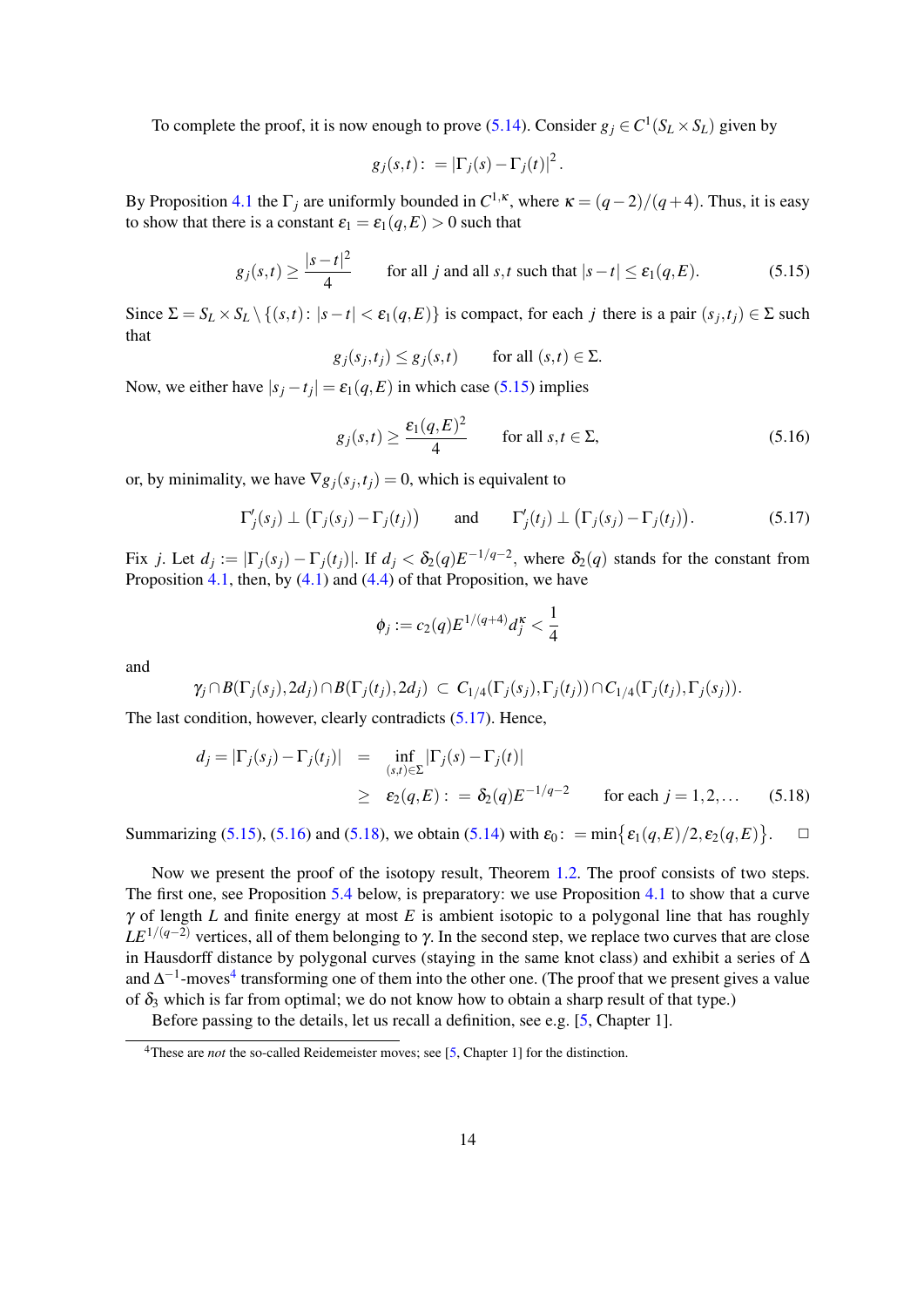<span id="page-15-3"></span>**Definition 5.3.** Let *u* be one of the segments of a polygonal knot  $\gamma$  in  $\mathbb{R}^3$  and let  $T = \text{conv}(u, v, w)$  be a triangular surface bounded by the segments *u*,*v*,*w* such that  $T \cap \gamma = u$ . We say that

$$
\gamma' = (\gamma \setminus u) \cup v \cup w
$$

*results from*  $\gamma$  *by a*  $\Delta$ *-move*. The inverse operation is called a  $\Delta^{-1}$ *-move*.

Let  $\gamma_1$  and  $\gamma_2$  be two polygonal knots in  $\mathbb{R}^3$ . If  $\gamma_1$  can be obtained from  $\gamma_2$  by a finite sequence of ∆ and ∆ −1 -moves, then one says that γ<sup>1</sup> and γ<sup>2</sup> are *combinatorially equivalent*. Two polygonal knots  $\gamma_1$  and  $\gamma_2$  are ambient isotopic if and only if they are combinatorially equivalent, see [\[5,](#page-22-6) Chapter 1].

<span id="page-15-0"></span>**Proposition 5.4.** Let  $q > 2$ . Assume that  $\Gamma: S_L \to \mathbb{R}^3$  is injective and  $\mathscr{E}_q(\Gamma) < E$ . Let  $\delta_2(q) > 0$  be the *constant defined in Proposition* [4.1.](#page-10-6) *Then*  $\gamma = \Gamma(S_L)$  *is ambient isotopic to the polygonal curve* 

$$
P_{\gamma} = \bigcup_{i=1}^{N} [x_i, x_{i+1}]
$$

*with N vertices*  $x_i = \Gamma(t_i) \in \gamma$ , whenever the parameters  $0 = t_1 < \ldots < t_N < L$  and  $t_{N+1} = t_1$  are chosen *on S<sup>L</sup> so that*

$$
|x_i - x_{i+1}| < \delta_2(q) E^{-1/(q-2)} \,. \tag{5.19}
$$

**Proof.** We follow [\[27,](#page-23-4) Prop. 5.2] with minor technical changes. For  $x \neq y \in \mathbb{R}^3$  we denote the closed halfspace

$$
H^+(x,y): = \{z \in \mathbb{R}^3 \colon \langle z-x, y-x \rangle \ge 0\}.
$$

We shall work with 'double cones'

$$
K(x,y):=C_{1/4}(x,y)\cap C_{1/4}(y,x)\cap H^+(x,y)\cap H^+(y,x).
$$

For sake of brevity, set  $K_i := K(x_i, x_{i+1})$  and  $v_i := x_{i+1} - x_i$ . We are going to use Proposition [4.1](#page-10-6) to verify two properties of *K<sup>i</sup>* .

**Claim 1.** *For each*  $z \in K_i$  *the intersection of*  $\gamma$  *and the two-dimensional disk* 

$$
D_i(z) := K_i \cap (z + v_i^{\perp})
$$

*contains precisely one point. If diam* $D_i(z) > 0$ , then this point of  $\gamma$  is in the interior of  $K_i$ .

Indeed, note first that  $\gamma \cap D_i(z)$  is nonempty, as an arc of  $\gamma$  joining  $x_i$  with  $x_{i+1}$  must be contained in  $K_i$  since if this were not the case, then [\(4.4\)](#page-11-2) of Proposition [4.1](#page-10-6) would be impossible for an injective and differentiable Γ. If there were two distinct points  $y_1, y_2 \in \gamma \cap D_i(z)$ , then [\(4.4\)](#page-11-2) could not hold both for the couple  $x = x_i$ ,  $y = y_1$ , and for the couple  $x = x_i$ ,  $y = y_2$ , simultaneously. Finally, the second statement of Claim 1 follows from the fact that Inequality [\(4.1\)](#page-11-3) is strict.

**Claim 2.** Whenever  $i \neq j \pmod{N}$  we find that the sets  $K_i \setminus \{x_i, x_{i+1}\}$  and  $K_j \setminus \{x_j, x_{j+1}\}$  are disjoint. Suppose to the contrary that

<span id="page-15-1"></span>
$$
(K_i \setminus \{x_i, x_{i+1}\}) \cap (K_j \setminus \{x_j, x_{j+1}\}) \neq \emptyset,
$$
\n
$$
(5.20)
$$

and assume without loss of generality

<span id="page-15-2"></span>
$$
diam K_j \leq diam K_i. \tag{5.21}
$$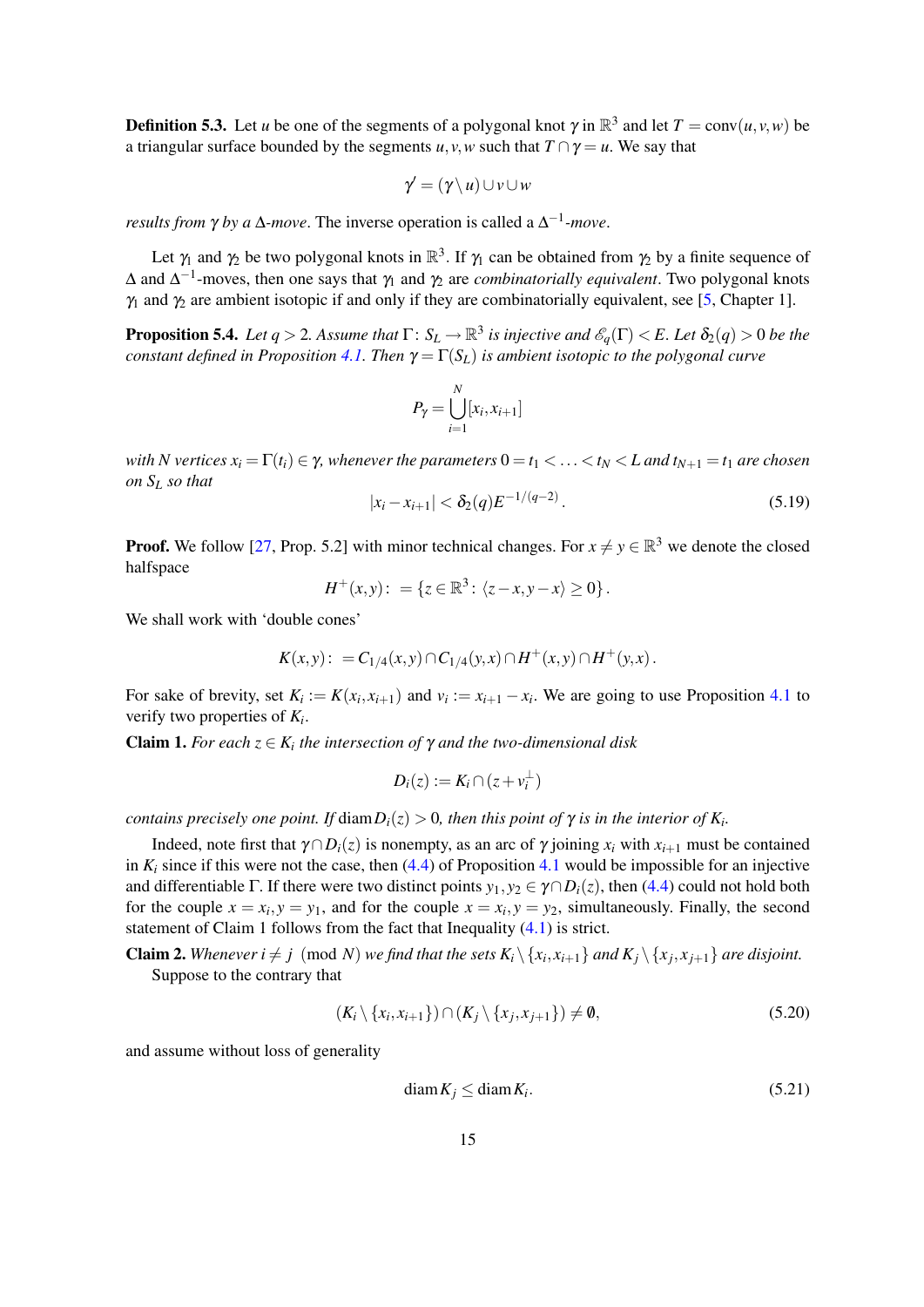If  $x_j = \Gamma(t_j)$  were contained in  $K_i \setminus \{x_i, x_{i+1}\}\$  then we would either find that the disk  $D_i(x_j)$  contains two distinct curve points contradicting Claim 1, or that there is a parameter  $\tau \in (t_i, t_{i+1})$  such that  $Γ(τ) = Γ(t<sub>i</sub>)$  although Γ is injective, which is absurd. The same reasoning can be applied to  $x<sub>i+1</sub>$  =  $\Gamma(t_{j+1})$ , so that we conclude from [\(4.4\)](#page-11-2) and Assumptions [\(5.20\)](#page-15-1) and [\(5.21\)](#page-15-2) that the two tips  $x_j$ ,  $x_{j+1}$ of  $K_i$  are contained in the set  $Z_i$  defined as

<span id="page-16-0"></span>
$$
Z_i := C_{\frac{1}{4}}(x_i, x_{i+1}) \cap C_{\frac{1}{4}}(x_{i+1}, x_i) \cap B(x_i, 2|v_i|) \cap B(x_{i+1}, 2|v_i|) \setminus \Big[K_i \setminus \{x_i, x_{i+1}\}\Big],
$$
(5.22)

which is just the intersection of the two cones within the balls centered in  $x_i$  and  $x_{i+1}$  but without the slab bounded by the two parallel planes  $\partial H^+(x_i, x_{i+1})$  and  $\partial H^+(x_{i+1}, x_i)$ .

We know that  $x_j \neq x_i$  since  $i \neq j \pmod{N}$  and  $\Gamma$  is injective. If  $x_j \neq x_{i+1}$  then [\(5.20\)](#page-15-1), [\(5.21\)](#page-15-2), and [\(5.22\)](#page-16-0) enforce

$$
|v_i| \stackrel{(5.21)}{\geq} |v_j| \stackrel{(5.20)}{\geq} \min\{|x_j - x_{i+1}|, |x_j - x_i|\},
$$

and

<span id="page-16-1"></span>
$$
x_{j+1} \in \text{int}(H^+(x_i, x_{i+1})) \cap \text{int}(H^+(x_{i+1}, x_i)), \tag{5.23}
$$

which by [\(4.4\)](#page-11-2) leads to  $x_{j+1} \in K_i$  contradicting [\(5.22\)](#page-16-0) unless  $x_{j+1} = x_i$ . If in the latter case  $x_j$  is contained in  $\mathbb{R}^3 \setminus H^+(x_{i+1}, x_i)$  then we obtain  $|v_j| = |x_{j+1} - x_j| > |v_i|$  contradicting our assumption [\(5.21\)](#page-15-2). If, on the other hand,  $x_j$  is in  $H^+(x_{i+1}, x_i)$ , it is by [\(5.22\)](#page-16-0) actually contained in  $\mathbb{R}^3 \setminus H^+(x_i, x_{i+1})$ , but then [\(5.20\)](#page-15-1) cannot hold.

Finally,  $x_i = x_{i+1}$  in combination with [\(5.20\)](#page-15-1) also leading to [\(5.23\)](#page-16-1) is a contradictory statement, since  $|v_j| \le |v_i|$  by [\(5.21\)](#page-15-2).

We are now in the position to define the ambient isotopy between  $\gamma$  and  $P_\gamma$ . Note that  $F: S_L \to \mathbb{R}^3$ given by

$$
F(t) := [x_i, x_{i+1}] \cap D_i(\Gamma(t))
$$
 for  $t \in [t_i, t_{i+1}), i = 1,...,N$ 

is a well defined homeomorphism, parametrizing  $P<sub>Y</sub>$ . The desired isotopy

$$
H\colon \mathbb{R}^3\times [0,1]\to \mathbb{R}^3
$$

is equal to the identity on  $\mathbb{R}^3 \setminus \bigcup_{i=1}^N K_i$ , and on each 'double cone'  $K_i$  it maps each two-dimensional slice  $D_i(z)$ ,  $z \in K_i$ , homeomorphically to itself, keeping the boundary circle of  $D_i(z)$  fixed and moving the point  $\Gamma(s)$  along a straight segment on  $D_i(\Gamma(s))$  until it hits  $[x_i, x_{i+1}]$ .

**Proof of Theorem [1.2.](#page-3-1)** Abbreviate the maximal energy value  $E := \max\{\mathscr{E}_q(\Gamma_1), \mathscr{E}_q(\Gamma_2)\}$  of the two simple arclength parametrized curves  $\Gamma_i$ :  $S_{L_i} \to \mathbb{R}^3$  of respective (and a priori possibly quite different) lengths  $L_i$ ,  $i = 1, 2$ . Recall the assumption that the two curves are close in Hausdorff-distance:  $\mathrm{dist}_H(\Gamma_1,\Gamma_2)<\boldsymbol{\delta}(q)E^{-1(q-2)}.$ 

Fix  $N = N(q, E)$  so that  $L_1/N =: \eta < \frac{1}{3}$  $\frac{1}{3}\delta_2(q)E^{-1/(q-2)}$ , set  $\varepsilon := \eta/50$  and let  $t_i := (i-1)\eta \in S_{L_1}$ for  $i = 1, \ldots, N$ , and  $t_{N+1} := t_1$ . By Proposition [5.4,](#page-15-0)  $\gamma_1$  is ambient isotopic to the polygonal line

$$
P_{\gamma_1} := \sum_{i=1}^N [x_i, x_{i+1}]
$$

where  $x_i := \Gamma_1(t_i)$ . Now, for  $i = 1, ..., N$  we set  $w_i := \Gamma'_1(t_i)$ ,  $\alpha_i := \Gamma_1([t_i, t_{i+1}]) \subset \gamma_1$ , and introduce the half-spaces  $H_i^+ := H^+(x_i, x_i + w_i)$  and  $H_i^- := \mathbb{R}^3 \setminus H_i^+$ , which are bounded by affine planes  $P_i :=$  $x_i + w_i^{\perp}$ . Consider the tubular regions

$$
T_i := H_i^+ \cap H_{i+1}^- \cap B_{\varepsilon}(\alpha_i).
$$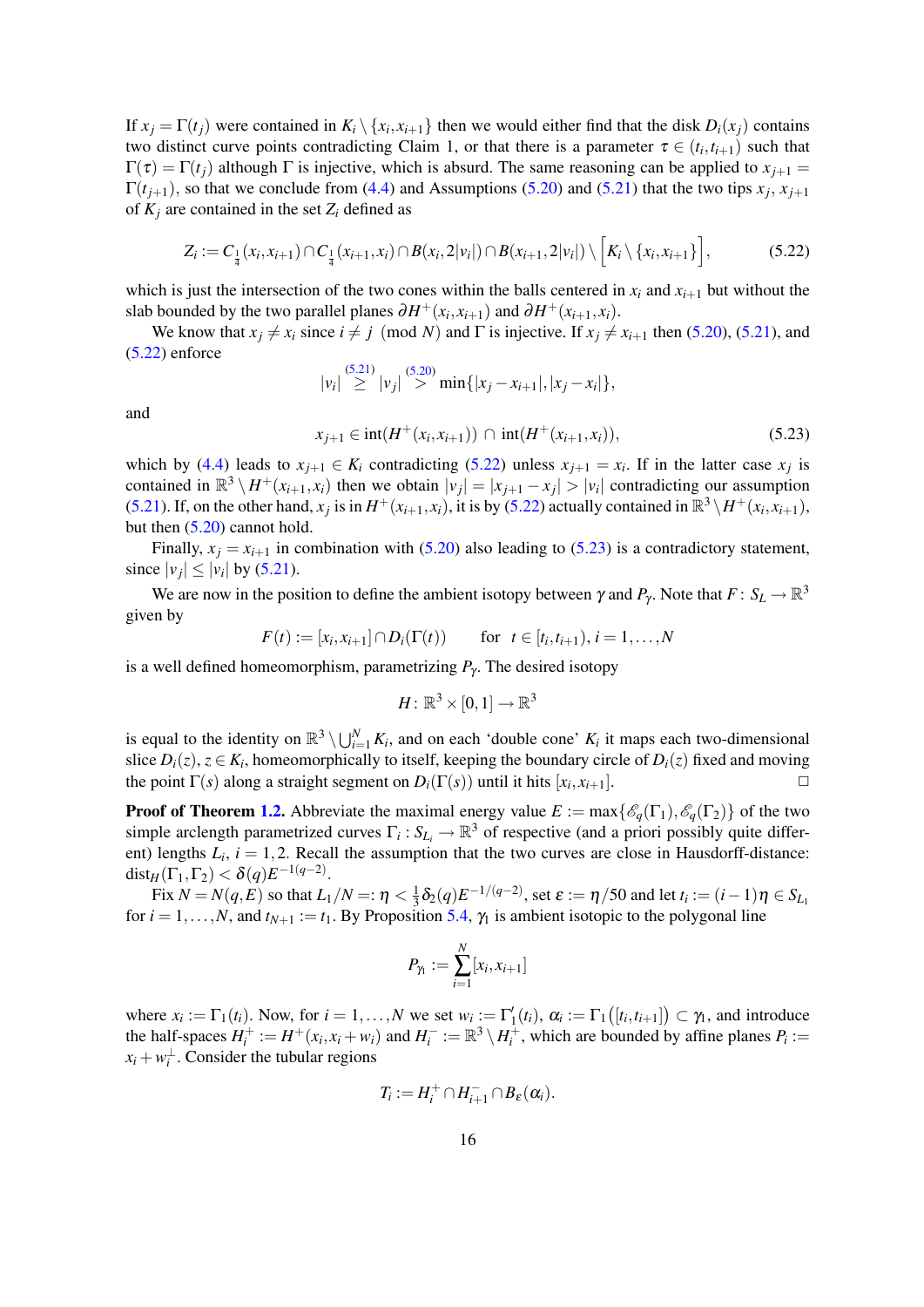Their union contains  $\gamma_1 = \bigcup \alpha_i$ ; we clearly have  $T_i \cap T_{i+1} = \emptyset$  as  $\alpha_{i+1} \subset H_{i+1}^+$ . Moreover,  $T_i \cap T_j = \emptyset$ also when  $|i - j| > 1$ . To see this, we will use Proposition [4.1](#page-10-6) to prove

<span id="page-17-0"></span>
$$
\inf\{|\Gamma_1(\tau)-\Gamma_1(\sigma)|:\;(\sigma,\tau)\in S_{L_1}\times S_{L_1},\;|\sigma-\tau|\geq\eta\}\geq\frac{3}{4}\eta.\tag{5.24}
$$

Before doing so, let us conclude from [\(5.24\)](#page-17-0): If there existed a point  $z \in T_i \cap T_j$  with  $|i - j| > 1$ , we could find  $\sigma \in [t_i, t_{i+1})$  and  $\tau \in [t_j, t_{j+1})$  such that  $|\Gamma(\sigma) - \Gamma(\tau)| \leq 2\varepsilon = \eta/25$  by triangle inequality, a contradiction to [\(5.24\)](#page-17-0).

To verify [\(5.24\)](#page-17-0), we repeat the trick that has already been used in the proof of Propositio[n5.2.](#page-13-0) Notice that [\(4.3\)](#page-11-5) applied to  $\Gamma_1$  implies

<span id="page-17-1"></span>
$$
|\Gamma_1(\tau)-\Gamma_1(\sigma)|\geq \frac{3}{4}|\tau-\sigma|\geq \frac{3}{4}\eta \quad \text{ for all } \eta\leq |\tau-\sigma|\leq 3\eta,
$$
 (5.25)

so that the continuously differentiable function  $g : S_{L_1} \times S_{L_1} \to \mathbb{R}$  given by  $g(s,t) := |\Gamma_1(s) - \Gamma_1(t)|^2$ attains a positive minimum  $g_0 > 0$  on the compact set  $K_{3\eta}$ , where we set  $K_\rho := S_{L_1} \times S_{L_1} \setminus \{|s - t| < \rho\}$ , i.e., there is a pair of parameters  $(s^*, t^*) \in K_{3\eta}$  such that  $g(s,t) \ge g(s^*, t^*) = g_0$  for all  $(s,t) \in K_{3\eta}$ . If  $|s^* - t^*| = 3\eta$  we can apply [\(5.25\)](#page-17-1) to find

$$
|\Gamma_1(\tau)-\Gamma_1(\sigma)|=\sqrt{g(\tau,\sigma)}\geq \sqrt{g(s^*,t^*)}=|\Gamma_1(s^*)-\Gamma_1(t^*)|\stackrel{(5.25)}{\geq} \frac{3}{4}\eta \quad \text{ for all } (\tau,\sigma)\in K_{3\eta}.
$$

If, on the other hand,  $|s^* - t^*| > 3\eta$  then by minimality  $\nabla g(s^*, t^*) = 0$ , which implies that both tangents  $\Gamma'_1(s^*)$  and  $\Gamma'_1(t^*)$  are perpendicular to the segment  $\Gamma_1(s^*) - \Gamma_1(t^*)$ . Thus the intersection

$$
\Gamma_1(S_{L_1}) \cap B(\Gamma_1(s^*), 2\sqrt{s_0}) \cap B(\Gamma_1(t^*), 2\sqrt{s_0})
$$

cannot be contained in the intersection  $C_{\phi}(\Gamma_1(s^*), \Gamma_1(t^*)) \cap C_{\phi}(\Gamma_1(t^*), \Gamma_1(s^*))$ , which according to [\(4.4\)](#page-11-2) means that

$$
|\Gamma_1(s^*) - \Gamma_1(t^*)| \geq \delta_2(q) E^{\frac{-1}{q-2}} > 3\eta,
$$

establishing [\(5.24\)](#page-17-0) also in this case.

Assume now that  $dist_H(\gamma_1, \gamma_2) < \varepsilon$ . We shall prove that  $\gamma_2$  is ambient isotopic to  $\gamma_1$ ; by the choice of  $\varepsilon$ , this will mean that Theorem [1.2](#page-3-1) holds with  $\delta_3(q) = \delta_2(q)/150$ . **Claim.** *For each*  $i = 1, \ldots, N$  *there is a point* 

$$
y_i\in P_i\cap \gamma_2\cap B(x_i,2\varepsilon).
$$

Without loss of generality we can assume that the curve  $\Gamma_1$  is oriented in such a way that

<span id="page-17-2"></span>
$$
\triangleleft (\Gamma'_1(t_i), v_i) < \frac{1}{8}
$$
 and  $\triangleleft (\Gamma'_1(t_i), v_{i-1}) < \frac{1}{8}$  for all  $i = 1,..., N$ , (5.26)

that is, each tangent  $\Gamma'_1(t_i)$  points into the set  $K_i := K(x_i, x_{i+1}) = K(\Gamma_1(t_i), \Gamma_1(t_{i+1}))$ , which readily implies for the hyperplanes  $P_i \perp \Gamma'_1(t_i)$ ,  $i = 1, \ldots, N$ ,

$$
\langle P_i, v_i \rangle \ge \langle P_i, \Gamma'_1(t_i) \rangle - \langle \langle \Gamma'_1(t_i), v_i \rangle \rangle \frac{\pi}{2} - \frac{1}{8},
$$

and similarly  $\triangleleft(P_i, v_{i-1}) > \frac{\pi}{2} - \frac{1}{8}$  $\frac{1}{8}$ .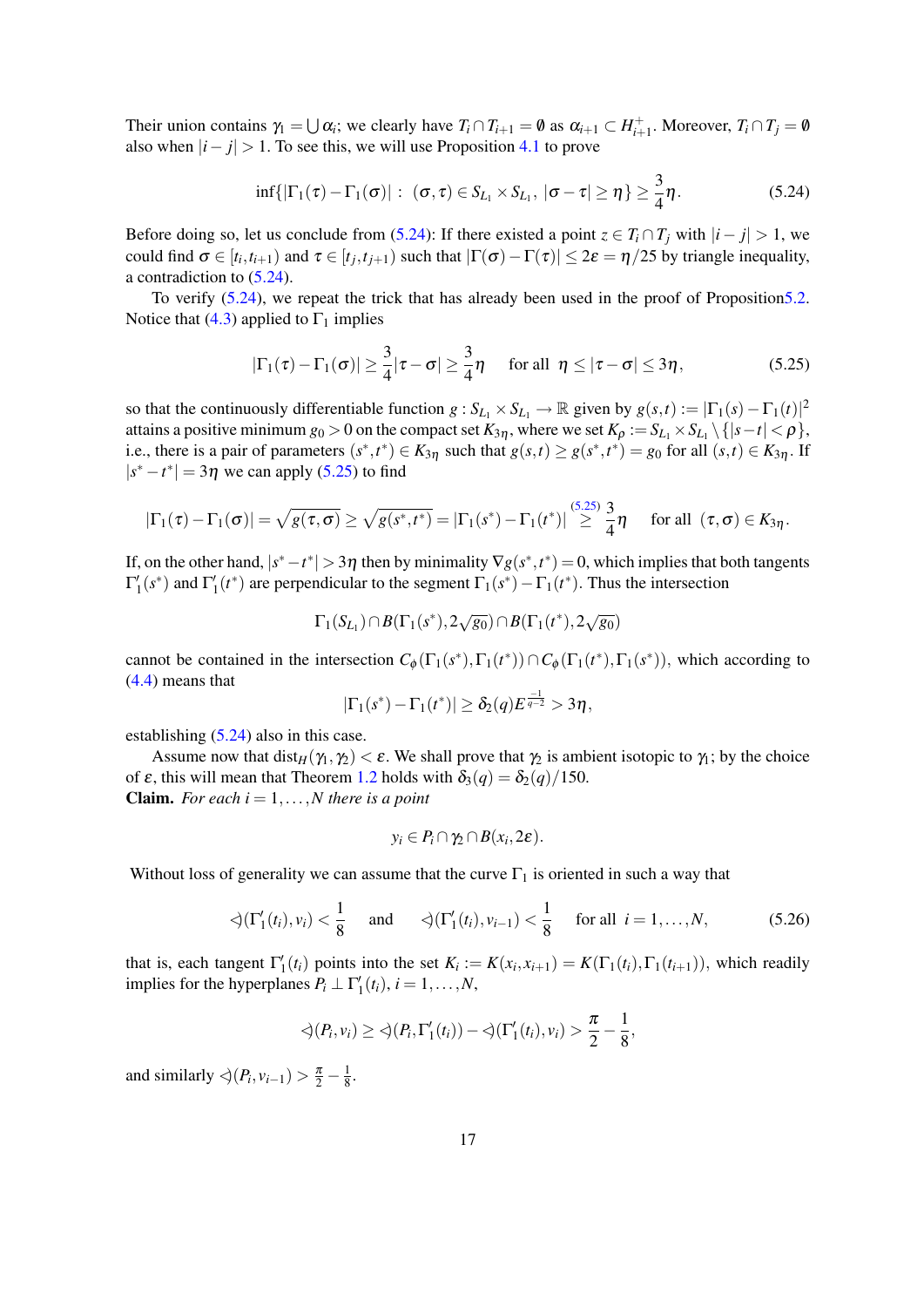Indeed, according to [\(4.4\)](#page-11-2)

$$
\left[\gamma_1\cap B(x_i,2|v_i|)\cap B(x_{i+1},2|v_i|)\cap H^+(x_i,x_{i+1})\cap H^+(x_{i+1},x_i)\right]\subset K_i,
$$

which implies that the tangent direction of the curve  $\Gamma_1$  at  $x_i$  cannot deviate too much from the straight line through  $x_i$  and  $x_{i+1}$ . The inequalities in [\(5.26\)](#page-17-2) provide a quantified version of this fact.

Since dist<sub>H</sub>( $\gamma_1, \gamma_2$ ) <  $\varepsilon$  we find three points

$$
z_i \in \gamma_2 \cap B(x_i, \varepsilon), \quad z_{i+1} \in \gamma_2 \cap B(x_{i+1}, \varepsilon) \quad \text{ and } \quad z_{i-1} \in \gamma_2 \cap B(x_{i-1}, \varepsilon) \quad \text{ for all } i = 1, \ldots, N.
$$

If  $z_i \in P_i$  we set  $y_i := z_i$ , and we are done. Else we know that  $z_i \in H_i^+ \setminus P_i$  or that  $z_i \in H_i^-$ . In the first case we will work with the two points  $z_i$  and  $z_{i-1}$ , in the second with  $z_i$  and  $z_{i+1}$  in the same way, so let us assume the second situation  $z_i \in H_i^-$ . We know that  $z_{i+1} \in H^+ \setminus P_i$  since by [\(4.3\)](#page-11-5)

$$
dist(z_{i+1}, H_i^-) \geq dist(x_{i+1}, H_i^-) - \varepsilon \stackrel{(4.3)}{\geq} \left(\frac{3}{4} - \frac{1}{50}\right)\eta > 0.
$$

On the other hand,  $z_i$  and  $z_{i+1}$  are not too far apart,

$$
\rho_i := |z_i - z_{i+1}| \leq |z_i - x_i| + |x_i - x_{i+1}| + |x_{i+1} - z_{i+1}| < 2\varepsilon + \eta < \delta_2(q)E^{-\frac{1}{q-2}},
$$

so that we can infer from [\(4.4\)](#page-11-2) applied to the points  $x := z_i$  and  $y := z_{i+1}$  that

<span id="page-18-1"></span>
$$
\gamma_2 \cap B(z_i, 2\rho_i) \cap B(z_{i+1}, 2\rho_i) \cap H^+(z_i, z_{i+1}) \cap H^+(z_{i+1}, z_i) \subset K(z_i, z_{i+1}). \tag{5.27}
$$

We will show that

<span id="page-18-0"></span>
$$
\[K(z_i,z_{i+1})\cap P_i\] \subset B(x_i,2\varepsilon). \tag{5.28}
$$

Notice that  $K(z_i, z_{i+1}) \setminus P_i$  consists of two components, one containing  $z_i \in \gamma_2$ , and the other one containing  $z_{i+1} \in \gamma_2$ , which implies that the intersection in [\(5.28\)](#page-18-0) is not empty. Since  $\gamma_2$  connects  $z_i$ and  $z_{i+1}$  by [\(5.27\)](#page-18-1) within the set  $K(z_i, z_{i+1})$ , the inclusion in [\(5.28\)](#page-18-0) yields the desired curve point

$$
y_i \in P_i \cap \gamma_2 \cap B(x_i, 2\varepsilon)
$$
 for all  $i = 1, ..., N$ ,

thus proving the claim.

To prove [\(5.28\)](#page-18-0) we first estimate the angle  $\Diamond(z_{i+1} - z_i, v_i)$  by the largest possible angle between a line tangent to both  $B(x_i, \varepsilon)$  and  $B(x_{i+1}, \varepsilon)$  and the line connecting the centers  $x_i, x_{i+1}$ :

$$
\bigtriangleup(z_{i+1}-z_i,v_i)\leq \arcsin \frac{\varepsilon}{|v_i|/2},
$$

so that

$$
\triangleleft(z_{i+1} - z_i, \Gamma'_1(t_i)) < \frac{1}{8} + \arcsin \frac{2\varepsilon}{|v_i|} \\
 \stackrel{(4.3)}{\leq} \frac{1}{8} + \arcsin \frac{2\eta/50}{3\eta/4} < \frac{1}{5}.
$$

Now, let  $\tilde{z}_i$  be the orthogonal projection of  $z_i$  onto  $P_i$ . Since  $\Diamond(\tilde{z}_i - z_i, z_{i+1} - z_i) = \Diamond(\Gamma'(t_i), z_{i+1} - z_i) <$ 1  $\frac{1}{5}$ , it is easy to see that  $K(z_i, z_{i+1}) \cap P_i \subset B(\tilde{z}_i, \tilde{h}) \cap P_i$  where

$$
\tilde{h} \le |z_i - \tilde{z}_i| \tan\left(\frac{1}{5} + \frac{1}{8}\right) \le \varepsilon \tan\left(\frac{8+5}{40}\right) < \frac{\varepsilon}{2}
$$

(see Figure 1 below), which establishes  $K(z_i, z_{i+1}) \cap P_i \subset B(x_i, 2\varepsilon)$  and hence [\(5.28\)](#page-18-0).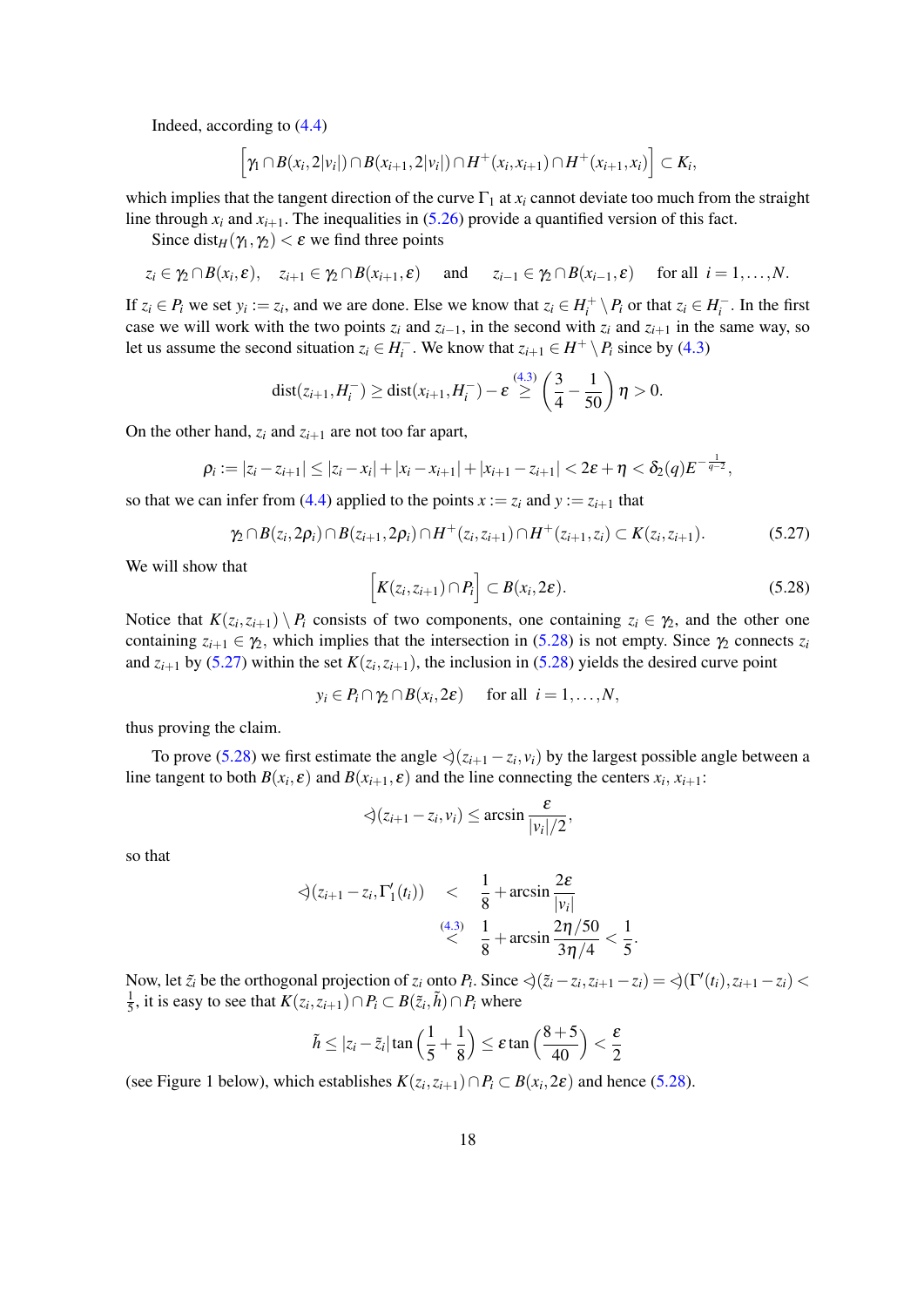<span id="page-19-2"></span>

Since  $|y_i - y_{i+1}| < \eta + 4\varepsilon < 3\eta < \delta_2(q)E^{-1/(q-2)}$ , the curve  $\gamma_2$  is ambient isotopic to the polygonal curve  $P_{\gamma_2} = \bigcup_{i=1}^N [y_i, y_{i+1}]$ . To finish the proof of Theorem [1.2,](#page-3-1) it is now sufficient to check that  $P_{\gamma_1}$  and  $P_{\gamma_2}$  are combinatorially equivalent.

Since the sets *T<sup>i</sup>* are pairwise disjoint, we have

$$
conv(x_i, x_{i+1}, y_i, y_{i+1}) \cap P_{\gamma_1} = [x_i, x_{i+1}].
$$

This guarantees that all steps in the construction that follows involve legitimate  $\Delta$  and  $\Delta^{-1}$ -moves. The first step, taking place in  $\overline{T}_1$ , is to replace  $[x_1, x_2]$  by the union of  $[x_1, y_1]$  and  $[y_1, x_2]$ , and then to replace  $[y_1, x_2]$  by the union of  $[y_1, y_2]$  and  $[y_2, x_2]$ . Next we perform one  $\Delta^{-1}$ and one  $\Delta$ -move in each of the  $\overline{T}_i$  for  $j = 2, ..., N - 1$ , replacing first  $[y_j, x_j]$  and  $[x_j, x_{j+1}]$  by  $[y_j, x_{j+1}]$ , and next trading  $[y_j, x_{j+1}]$  for the union of  $[y_j, y_{j+1}]$  and [ $y_{j+1}, x_{j+1}$ ]. Finally, for  $j = N$  we perform two  $\Delta^{-1}$ moves: first replace  $[y_N, x_N]$  and  $[x_N, x_1]$  by  $[y_N, x_1]$ , and

Figure 1. The intersection of the doubly conical region  $K(z_i, z_{i+1})$  with the plane  $P_i$  is contained in the ball  $B(\tilde{z}_i, \tilde{h}) \subset B(x_i, 2\varepsilon)$ .

then replace  $[y_N, x_1]$  and  $[x_1, y_1]$  (which has been added at the very beginning of the construction) by  $[y_N, y_1]$ . This concludes the whole proof.  $\square$ 

# <span id="page-19-0"></span>6 Bootstrap: optimal regularity of  $\Gamma'$

In this section, we show how to derive Theorem [1.3.](#page-3-3) The overall idea is similar to the one in [\[22,](#page-23-12) Section 6] but here the proof is a little bit less involved.

Assume that  $\Gamma$  is 1–1,  $\Gamma' \in C^{\kappa}$ ,  $\kappa = (q-2)/(q+4)$ . Restricting  $\Gamma$  to a sufficiently short interval *I* in [0,*L*], and rotating the coordinate system if necessary, we may assume that the first component  $\Gamma'_1$ of the tangent vector satisfies  $\Gamma'_1 \ge 0.99$  on *I* and  $|\Gamma'_i| \approx 0$  on *I* for all  $i = 2, ..., n$ . In fact, to achieve such control of  $\Gamma'$  on *I* it is enough to assume that

$$
|I|\leq \delta_4(q)\mathscr E_q(\Gamma)^{-1/(q-2)}
$$

for some  $\delta_4(q) > 0$  sufficiently small; the desired control of  $\Gamma'$  follows then from Proposition [4.1.](#page-10-6) Let

$$
\Phi(t) := \sup_{\substack{I \subset I \\ \mathscr{L}^1(J) \le t}} \left( \operatorname{osc}_{J} \Gamma' \right) \qquad \text{for } |t| \le \mathscr{L}^1(I) \tag{6.1}
$$

(here, *J* denotes an arbitrary subinterval of *I*). We shall show that for every  $u, v \in I$ ,  $u < v$ ,

<span id="page-19-1"></span>
$$
|\Gamma'(u) - \Gamma'(v)| \le 2\Phi\left(\frac{|u - v|}{N}\right) + 100K_0|u - v|^{\lambda},\tag{6.2}
$$

where  $\lambda = 1 - 2/q$ ,  $N = N(q) > 8$  is a large number such that  $2/N^k < 1/2$ , and

$$
K_0 := \left( N^2 \int_u^v \int_u^v r^{-q} ds dt \right)^{1/q}.
$$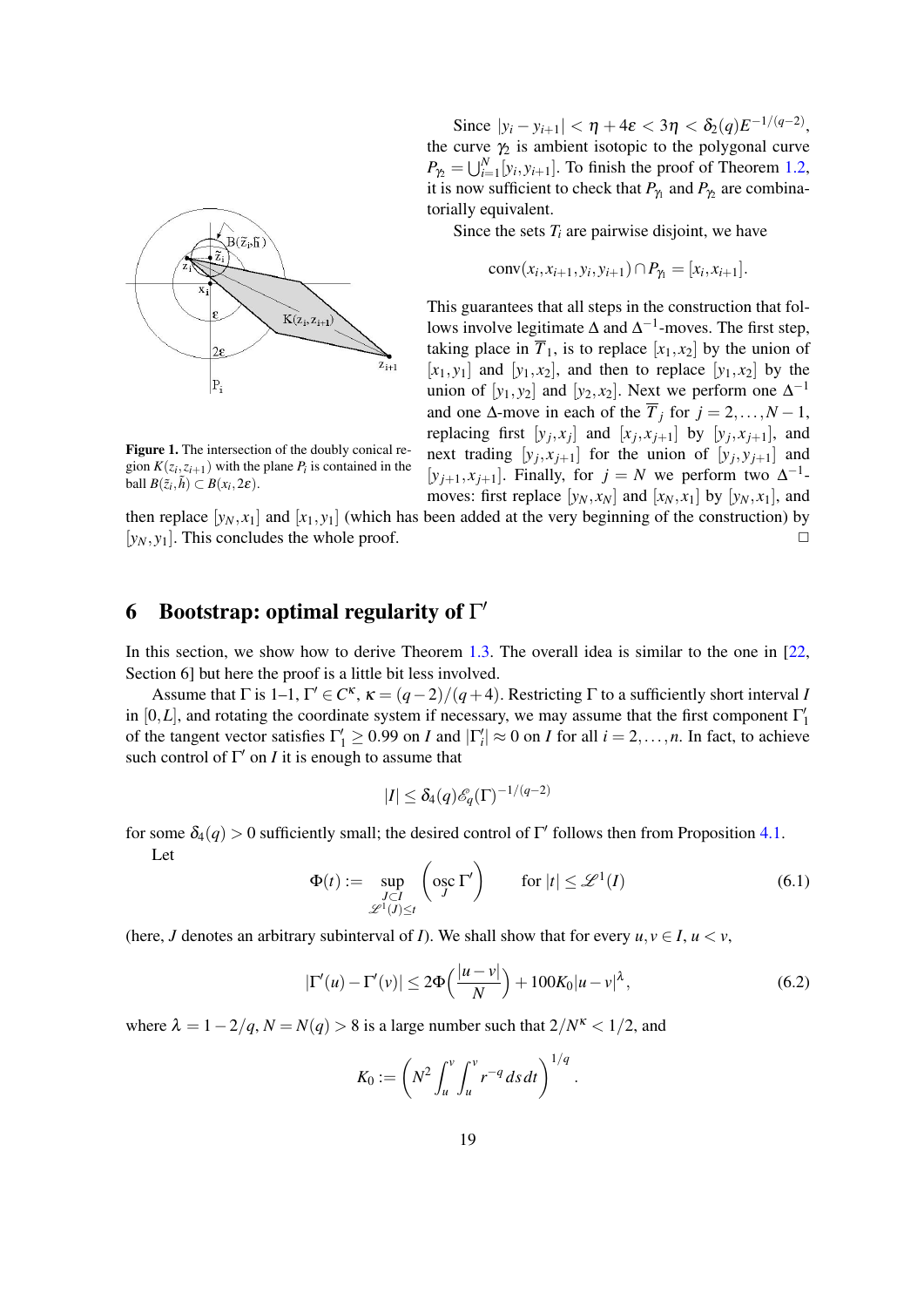<span id="page-20-1"></span>Once [\(6.2\)](#page-19-1) is established, we can iterate it to get rid of the first term on the right hand side of [\(6.2\)](#page-19-1) and prove that

<span id="page-20-0"></span>
$$
|\Gamma'(u) - \Gamma'(v)| \le c_3(q) \left( \int_u^v \int_u^v r^{-q} ds dt \right)^{1/q} |u - v|^{1 - 2/q}.
$$
 (6.3)

The argument that shows that  $(6.2)$  yields  $(6.3)$  is technical but relatively easy; similar reasonings are well known in the theory of PDE (e.g. when one deals with various Campanato–Morrey estimates). Similar arguments are described in more detail in our papers [\[22,](#page-23-12) Section 6] (see the Remark that follows the statement of Lemma 6.1 there) and [\[24,](#page-23-13) Section 6]. The reader is invited to fill in the computational details or to consult [\[22,](#page-23-12) [24\]](#page-23-13).

**Proof of [\(6.2\)](#page-19-1).** We fix  $u < v \in I$  and set

$$
Y_0 := \{ s \in [u, v] : \mathcal{H}^1(Y_1(s)) \ge 2|u - v|/N \},
$$
  
\n
$$
Y_1(s) := \{ t \in [u, v] : 1/r(\Gamma(s), \Gamma(t)) \ge K_0|u - v|^{-2/q} \}.
$$

The reader should think of the parameters in  $Y_0$  and  $Y_1(s)$  as 'bad' ones. Here is a word of informal explanation. Suppose that a curve is just  $C^{1,\lambda}$  for  $\lambda = 1-2/q$  and not smoother, say like the graph of  $x \mapsto |x|^{2-2/q}$  near zero. We would then expect that a typical point  $\Gamma(v)$  can be roughly at the distance  $d^{1+\lambda}$  from the tangent line at  $\Gamma(u)$  when  $|\Gamma(u) - \Gamma(v)| \approx d$  or, equivalently for a flat graph over some interval,  $|u - v| \approx d$ . But then  $1/r$  at these two points would not exceed a constant multiple of  $d^{1+\lambda}/d^2 \approx |u-v|^{-2/q}$  by the explicit formula [\(1.1\)](#page-1-0) for the radius *r*. As we know nothing about the existence of  $\Gamma''$ , there are no a priori upper bounds for  $1/r$  that we might use. However, it is illustrative to look at the sets of points where the model bound  $1/r \lesssim |u - v|^{-2/q}$  is violated. It will turn out that there are 'not too many' such points at all scales, and this will be enough to conclude.

Set also

$$
E(u,v) := \int_u^v \int_u^v r^{-q} ds dt.
$$

We have

$$
E(u, v) \geq \int_{Y_0} \int_{Y_1(s)} r^{-q} dt ds
$$
  
 
$$
\geq \mathscr{H}^1(Y_0) \cdot \frac{2|u - v|}{N} \cdot K_0^q |u - v|^{-2} = \mathscr{H}^1(Y_0) \cdot \frac{2N}{|u - v|} \cdot E(u, v) ,
$$

so that

$$
\mathscr{H}^1(Y_0)\leq \frac{|u-v|}{2N}.
$$

Now, select  $s \in [u, v] \setminus Y_0$  and  $t \in [u, v] \setminus Y_0$  such that

$$
\max(|u-s|, |t-v|) < \frac{|u-v|}{N}.
$$

By the triangle inequality,

$$
\begin{array}{rcl} |\Gamma'(u) - \Gamma'(v)| & \leq & |\Gamma'(u) - \Gamma'(s)| + |\Gamma'(s) - \Gamma'(t)| + |\Gamma'(t) - \Gamma'(v)| \\ & \leq & 2\Phi\left(\frac{|u - v|}{N}\right) + |\Gamma'(s) - \Gamma'(t)| \, .\end{array}
$$

If the tangent lines  $\ell(s)$  and  $\ell(t)$  are parallel, we have  $\Gamma'(s) = \Gamma'(t)$  and there is nothing more to prove. Thus, let us assume that  $\ell(s)$  and  $\ell(t)$  are not parallel and proceed to estimate  $|\Gamma'(s) - \Gamma'(t)|$ .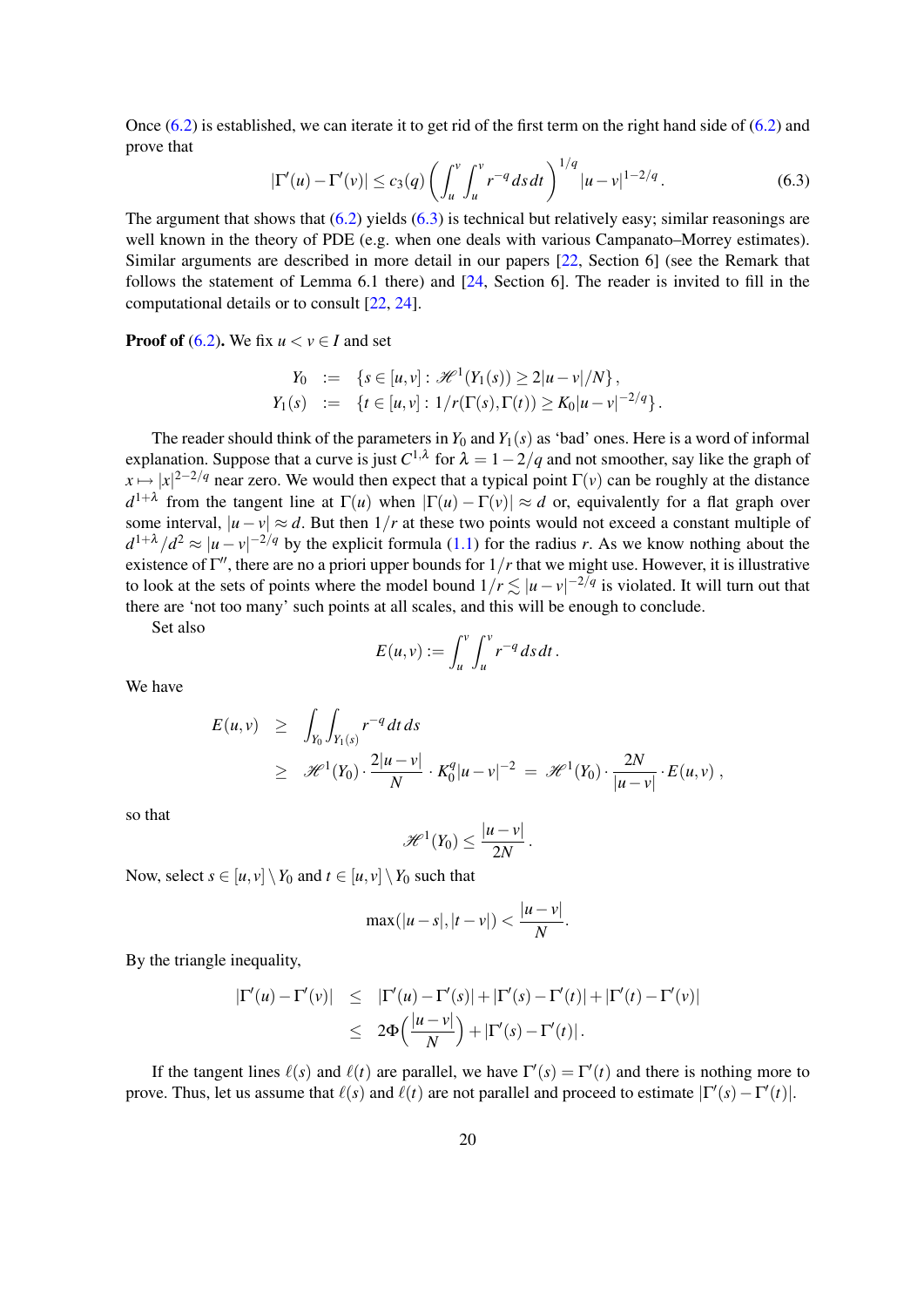Let  $G := [u, v] \setminus (Y_1(s) \cup Y_1(t))$ . By definition of  $Y_1(\cdot)$  and choice of *s*,*t*, we have

<span id="page-21-0"></span>
$$
\mathcal{H}^{1}(G) > |u - v| \left( 1 - \frac{4}{N} \right) > \frac{|u - v|}{2}.
$$
 (6.4)

If  $\sigma \in G$ , then by definition of  $Y_1(s)$  and of the tangent-point radius (see [\(1.1\)](#page-1-0)) we obtain

<span id="page-21-1"></span>dist
$$
(\Gamma(\sigma), \ell(s)) < \frac{1}{2} K_0 |u - v|^{-2/q} |\Gamma(\sigma) - \Gamma(s)|^2 \le \frac{1}{2} K_0 |u - v|^{2-2/q} =: h_0.
$$
 (6.5)

A similar inequality is satisfied by the distance of  $\Gamma(\sigma)$  to the other line,  $\ell(t)$ .

Now, let  $H = \text{span}(\Gamma'(s), \Gamma'(t)) \subset \mathbb{R}^n$  be the two-dimensional plane spanned by the two tangent vectors  $\Gamma'(s)$  and  $\Gamma'(t)$ . Choose two points  $p_1 \in \ell(s)$  and  $p_2 \in \ell(t)$  such that  $|p_1 - p_2| = \text{dist}(\ell(s), \ell(t))$ and let  $x := (p_1 + p_2)/2$ . (If  $\ell(s)$  and  $\ell(t)$  intersect,  $x = p_1 = p_2$  is their common point; otherwise, the segment  $J(s,t) := [p_1, p_2]$  is perpendicular to each of these two lines and *x* is its midpoint.)

Let  $P = x + H$ . Then dist( $\ell(s), P$ ) = dist( $\ell(t), P$ ) =  $|p_1 - p_2|/2$ . Let  $\pi_P$  be the orthogonal projection onto *P* and let

$$
l_1:=\pi_P(\ell(s)), \qquad l_2:=\pi_P(\ell(t)).
$$

The lines  $l_1, l_2$  intersect at  $x \in P$ . Note that since *G* is nonempty by [\(6.4\)](#page-21-0), we have in fact by virtue of  $(6.5)$ 

$$
|p_1 - p_2| = 2|x - p_1| \le 2h_0,
$$

and

$$
dist(\Gamma(\sigma), l_i) \leq 2h_0, \qquad i = 1, 2, \quad \sigma \in G.
$$

Thus,

<span id="page-21-2"></span>
$$
Z := \Gamma(G) \, \subset \, U_{3h_0}(l_1) \cap U_{3h_0}(l_2). \tag{6.6}
$$

Therefore, the projection  $\pi_P(Z)$  of *Z* onto *P* is contained in a rhombus *R* in *P*. The center of symmetry of *R* is at *x*; the sides of *R* are parallel to  $l_1$  and  $l_2$ ; its height equals  $6h_0$  and its acute angle

$$
\gamma_0 := \text{cl}(l_1, l_2) = \text{cl}(\Gamma'(s), \Gamma'(t))
$$

(since  $\Gamma'_1 \ge 0.99$  on *I*, the angle  $\triangleleft(\Gamma'(s), \Gamma'(t))$  *is* acute). The longer half-diagonal *D* of *R* is given by

<span id="page-21-3"></span>
$$
D = \frac{6h_0}{\sin(\gamma_0/2)},\tag{6.7}
$$

and

$$
\pi_P(Z)\subset R\subset B_D(x)\cap P.
$$

Since  $D \ge 6h_0$ , invoking [\(6.6\)](#page-21-2) and the triangle inequality we conclude that

$$
Z=\Gamma(G)\subset B_{2D}(x)\,.
$$

Now, recall that  $\Gamma'_1 \ge 0.99$  on *I*. Let  $t_2 = \sup G$  and  $t_1 = \inf G$ . We then have

$$
4D = \operatorname{diam} B_{2D}(x) \ge |\Gamma(t_2) - \Gamma(t_1)| \ge \Gamma_1(t_2) - \Gamma_1(t_1)
$$
  
= 
$$
\int_{t_1}^{t_2} \Gamma'_1(\sigma) d\sigma
$$
  

$$
\ge 0.99 \mathscr{H}^1(G).
$$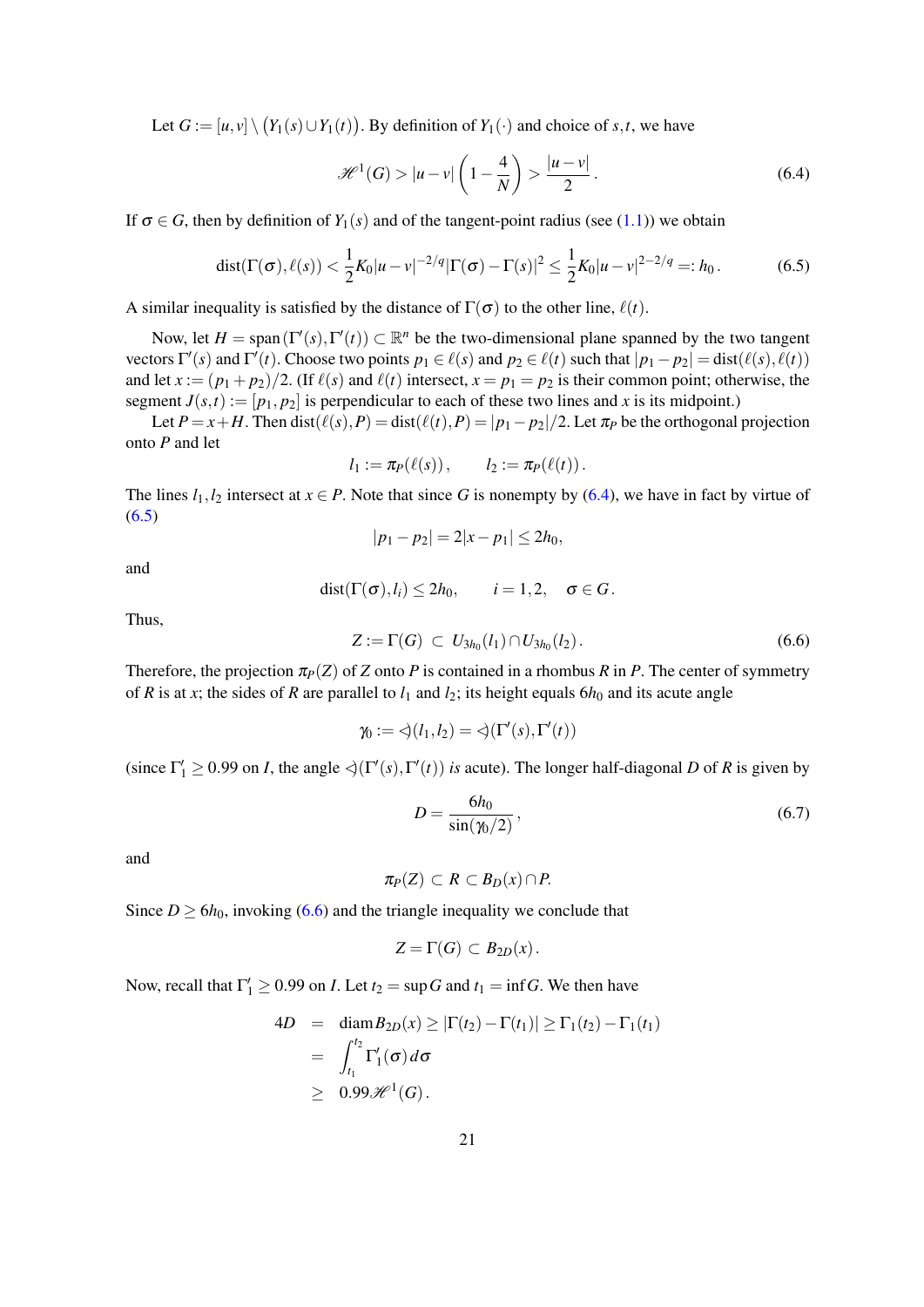<span id="page-22-9"></span>Thus

<span id="page-22-8"></span>
$$
\mathcal{H}^{1}(G) < 5D = \frac{30h_0}{\sin(\gamma_0/2)} \qquad \text{by (6.7)}
$$
\n
$$
\leq \frac{30\pi h_0}{\gamma_0} \tag{6.8}
$$

Combining two estimates of  $\mathcal{H}^1(G)$ , [\(6.4\)](#page-21-0) and [\(6.8\)](#page-22-8), we obtain

$$
\triangleleft(\Gamma'(s),\Gamma'(t))=\gamma_0\leq \frac{60\pi h_0}{|u-v|}\stackrel{(6.5)}{=}30\pi K_0|u-v|^{1-2/q}<100K_0|u-v|^{1-2/q}.
$$

This yields the desired estimate of  $|\Gamma'(t) - \Gamma'(s)|$ . The proof of the second part of Theorem [1.3](#page-3-3) is now  $\Box$ complete.  $\Box$ 

**Remark.** To see that the exponent  $1 - 2/q$  is indeed optimal and cannot be replaced by any larger exponent, we follow the idea given by M. Szumańska in her PhD thesis  $[27]$  $[27]$ . One has to fix an arbitrary  $a \in (2-2/q,2]$  and consider  $\gamma$  that is the graph of  $f(x) = x^a$  say on [0,1]. It is possible to check that  $\mathscr{E}_q(\gamma)$  is finite; however, the derivative of the arclength parametrization of  $\gamma$  is not Hölder continuous with any exponent larger than  $\beta = a - 1$ . Since  $\beta$  can be an arbitrary number in  $(1 - 2/q, 1]$ , the exponent  $1 - 2/q$  is indeed optimal. We do not give here the computational details which are somewhat tedious but routine; one just has to pass from the graph description of  $\gamma$  to the arclength parametrization and use Taylor's formula in estimates. The key point is that  $f'(x) = ax^{a-1}$ is not Hölder continuous with any exponent larger than  $\beta = a - 1$ , due to its behaviour near to 0.

### References

- <span id="page-22-5"></span>[1] Ashton, T.; Cantarella, J.; Piatek, M.; Rawdon, E. Knot tightening by constrained gradient descent. arXiv:1002.1723v1 [math.DG], 2010. [3](#page-3-4)
- <span id="page-22-0"></span>[2] Blatt, S. Note on continuously differentiable isotopies. Preprint Nr. 34, Institut f. Mathematik, RWTH Aachen University (2009). [3,](#page-3-4) [13](#page-13-2)
- [3] Buck, G.; Simon, J. Energy and length of knots. *Lectures at KNOTS '96 (Tokyo)*, pp. 219–234, Ser. Knots Everything, 15, World Sci. Publ., River Edge, NJ, 1997.
- [4] Buck, G.; Simon, J. Thickness and crossing number of knots. *Topology Appl.* 91 (1999), no. 3, 245– 257.
- <span id="page-22-6"></span>[5] Burde, G.; Zieschang, H. *Knots*. Walter de Gruyter, Berlin, New York 2003. [3,](#page-3-4) [14,](#page-14-5) [15](#page-15-3)
- <span id="page-22-1"></span>[6] Cantarella, J.; Kusner, R.B.; Sullivan, J.M. On the minimum ropelength of knots and links. Inv. math. 150 (2002), 257–286. [3](#page-3-4)
- <span id="page-22-3"></span>[7] Cantarella, J.; Piatek, M.; Rawdon, E. Visualizing the tightening of knots. In: *VIS'05: Proc. of the 16th IEEE Visualization 2005,* pp 575–582, IEEE Computer Society, Washington, DC, 2005. [3](#page-3-4)
- <span id="page-22-4"></span>[8] Carlen, M.; Laurie, B.; Maddocks, J.H.; Smutny, J. Biarcs, global radius of curvature, and the computation of ideal knot shapes. In: Calvo, Millett, Rawdon, Stasiak (eds.) *Physical and Numerical Models in Knot Theory*, pp. 75–108. Series on Knots and Everything – Vol. 36, World Scientific, Singapore 2005. [3](#page-3-4)
- <span id="page-22-7"></span>[9] David, G.;, Kenig, C.; Toro, T. Asymptotically optimally doubling measures and Reifenberg flat sets with vanishing constant. *Comm. Pure Appl. Math.* 54 (2001), no. 4, 385–449. [5](#page-5-2)
- <span id="page-22-2"></span>[10] Gerlach, H.; von der Mosel, H. What are the longest ropes on the unit sphere? Preprint Nr. 32, Institut f. Mathematik, RWTH Aachen University (2009). [3](#page-3-4)